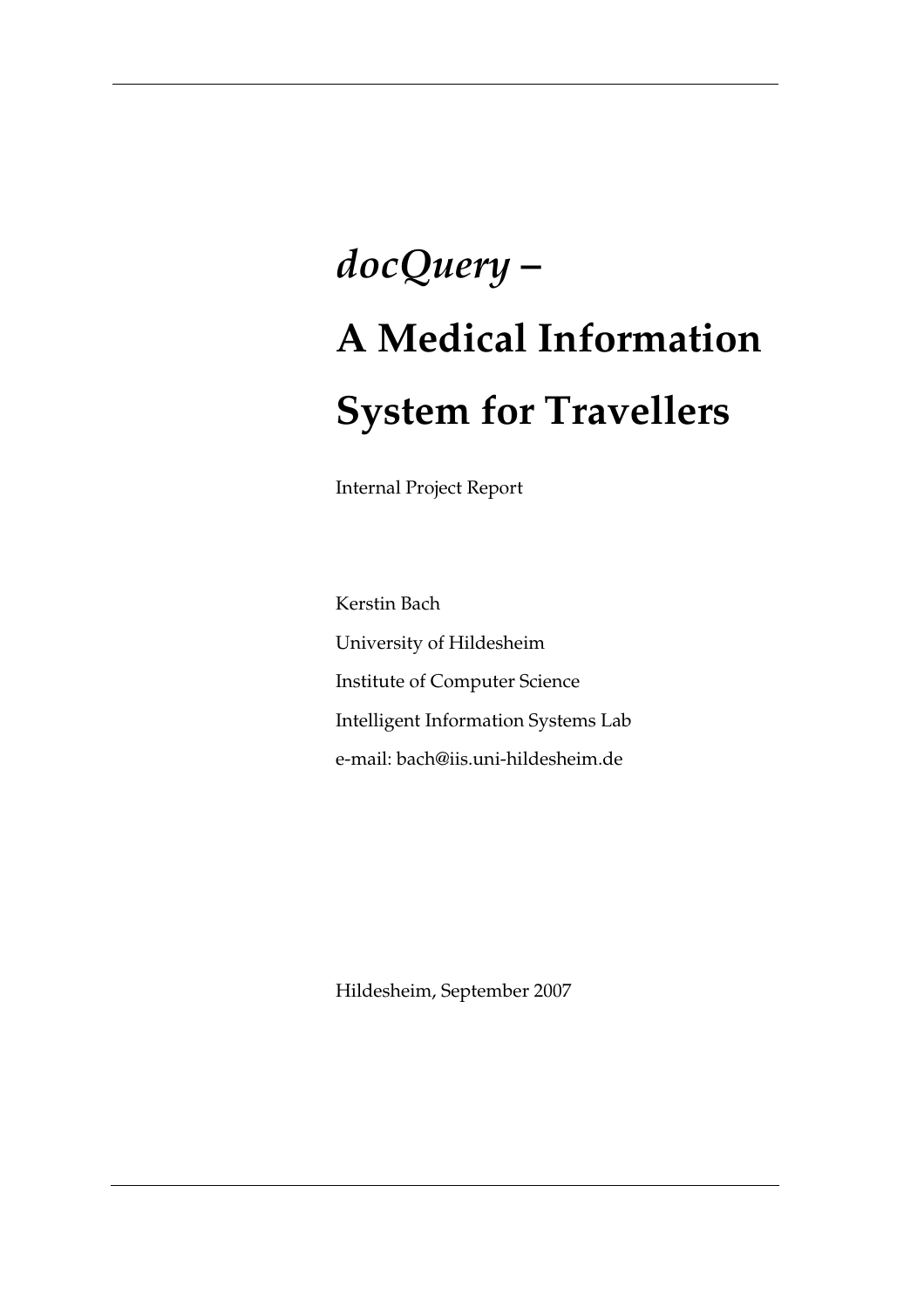# **TABLE OF CONTENT**

| $\mathbf{1}$   |       |                                                       |  |  |
|----------------|-------|-------------------------------------------------------|--|--|
| 2              |       |                                                       |  |  |
|                | 2.1   |                                                       |  |  |
|                | 2.2   |                                                       |  |  |
| 3              |       |                                                       |  |  |
|                | 3.1   |                                                       |  |  |
|                | 3.2   |                                                       |  |  |
|                | 3.2.1 |                                                       |  |  |
|                | 3.2.2 |                                                       |  |  |
|                | 3.3   |                                                       |  |  |
|                | 3.3.1 | Maintenance of data, information and knowledge 13     |  |  |
|                | 3.3.2 | Communication in the Community and Multilingualism 13 |  |  |
|                | 3.3.3 |                                                       |  |  |
|                | 3.3.4 |                                                       |  |  |
|                | 3.3.5 |                                                       |  |  |
| $\overline{4}$ |       |                                                       |  |  |
|                | 4.1   |                                                       |  |  |
|                | 4.2   |                                                       |  |  |
|                | 4.3   |                                                       |  |  |
| 5              |       |                                                       |  |  |
|                | 5.1   |                                                       |  |  |
|                |       |                                                       |  |  |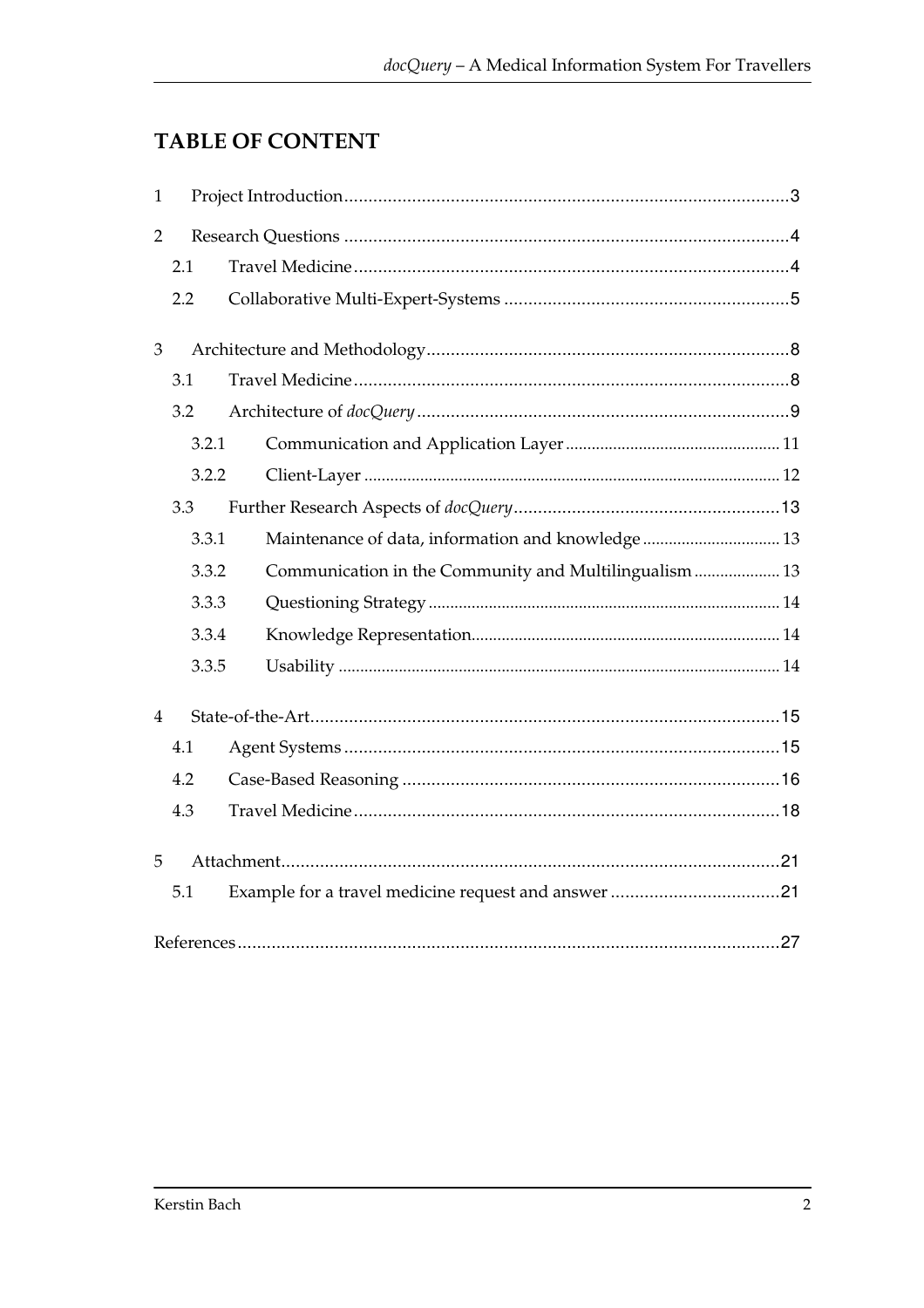# **1 Project Introduction**

The World Wide Web gives many people a platform to communicate and exchange information. It does not matter where people live, to which culture they belong or of which background they are – web communities can be used from anywhere and by anyone. Especially in discussion forums a lot of topics are reviewed and experiences are compared.

Unfortunately, much information gets lost in discussion boards or web pages caused by the quantity and variety of different web communities. Hence, since the topic of a discussion is not clear and a wide range of keywords are used, it is hard to find detailed information. Furthermore the users do not know much about the authors and their background to ensure a high quality of information.

Nowadays it is easier than ever to travel to different places, experience new cultures and get to know new people. In preparation for a healthy journey it is important to get a high quality and reliable answer on travel medicine issues. Both layman and experts should get information they need and, in particular, they understand. For that reason we would like to introduce *docQuery* – a medical information system for travellers.

We propose building a web community which gives information for travellers and physicians (non-experts in the field of travel medicine) by travel medicine experts. *docQuery* will give an opportunity to share information and ensures a high quality because it is maintained by experts. Furthermore it will rise to the challenge of advancing the community alongside their users.

Travellers and experts can visit the website to get detailed information they need for their journey. A traveller will give *docQuery* the key data on their journey (like travel period, destination, age(s) of traveller(s), activities, etc.) and *docQuery* will prepare an information leaflet the traveller can take to his general practitioner to discuss the planned journey. The leaflet will contain all the information needed to be prepared and provide detailed information if they are required. In the event that *docQuery* cannot answer the traveller's question, the request will be sent to experts who will answer it.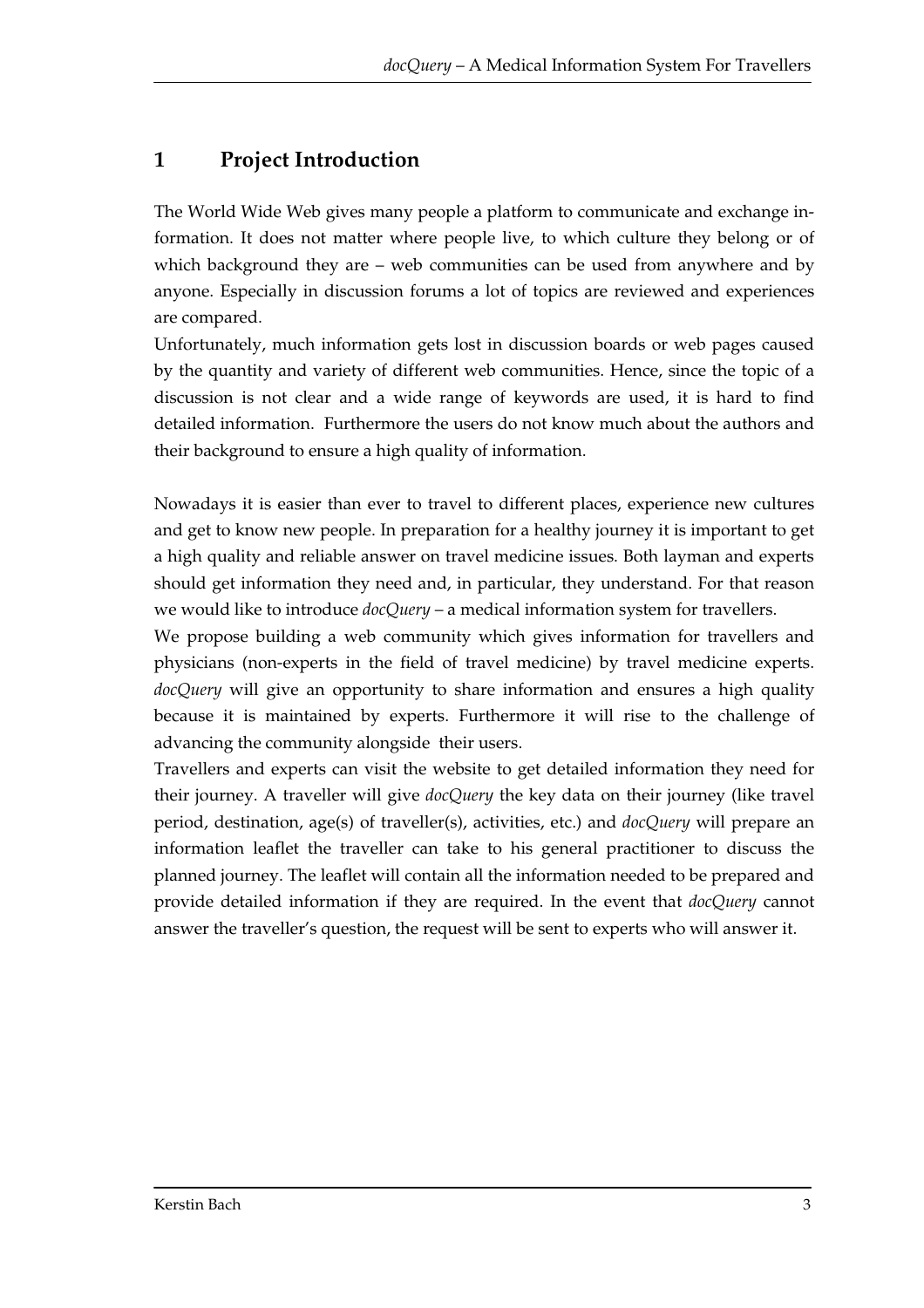# **2 Research Questions**

The information contained in *docQuery* will be processed using intelligent information systems and methods like case-based reasoning. Both existing knowledge about countries, diseases, prevention, etc. and experiences of travellers and physicians will be integrated and spur *docQuery* on. People of different cultures will meet and communicate – they will exchange their experience and get up to date and reliable information about their journey and destination.

*docQuery* will provide information for travel medicine prevention work and it will be used by:

- Physicians, who consult their patients
- Physicians, who provide their knowledge
- Travellers who plan a journey and look for information about their destination

Each user should be able to gather information of heterogeneous knowledge sources for their personal journey. Before starting their journey travellers can visit a website and according to their destination and activities *docQuery* will give the information, guidelines, suggestions, and references to travel healthy and provide diseases, be informed of outbreaks, earthquakes, eruptions, hurricanes, or typhoons at the travel destination.

# **2.1 Travel Medicine**

mediScon1 will support *docQuery* by providing travel medical information and assisting the modelling of the information. mediScon is a team of certified doctors of medicine from European Countries with a strong background in tourism related medicine. It is self-supporting and independent, and all information is scientifically proven and free of advertising. *docQuery* will provide all the information existing on mediScon and its sub domains. Hence the community can be used to provide new information and give feedback on given advices to ensure a high quality of information. Any information in *docQuery* is maintained by experts so users can trust the system.

*docQuery* will aim at providing high quality travel medicine information on demand. We will not provide a huge amount of data that the traveller has to go through – instead, we will focus on the information the traveller already has and extend it with the required information required to travel healthily. Furthermore we will integrate the

 $\overline{a}$ 1 http://www.mediscon.com/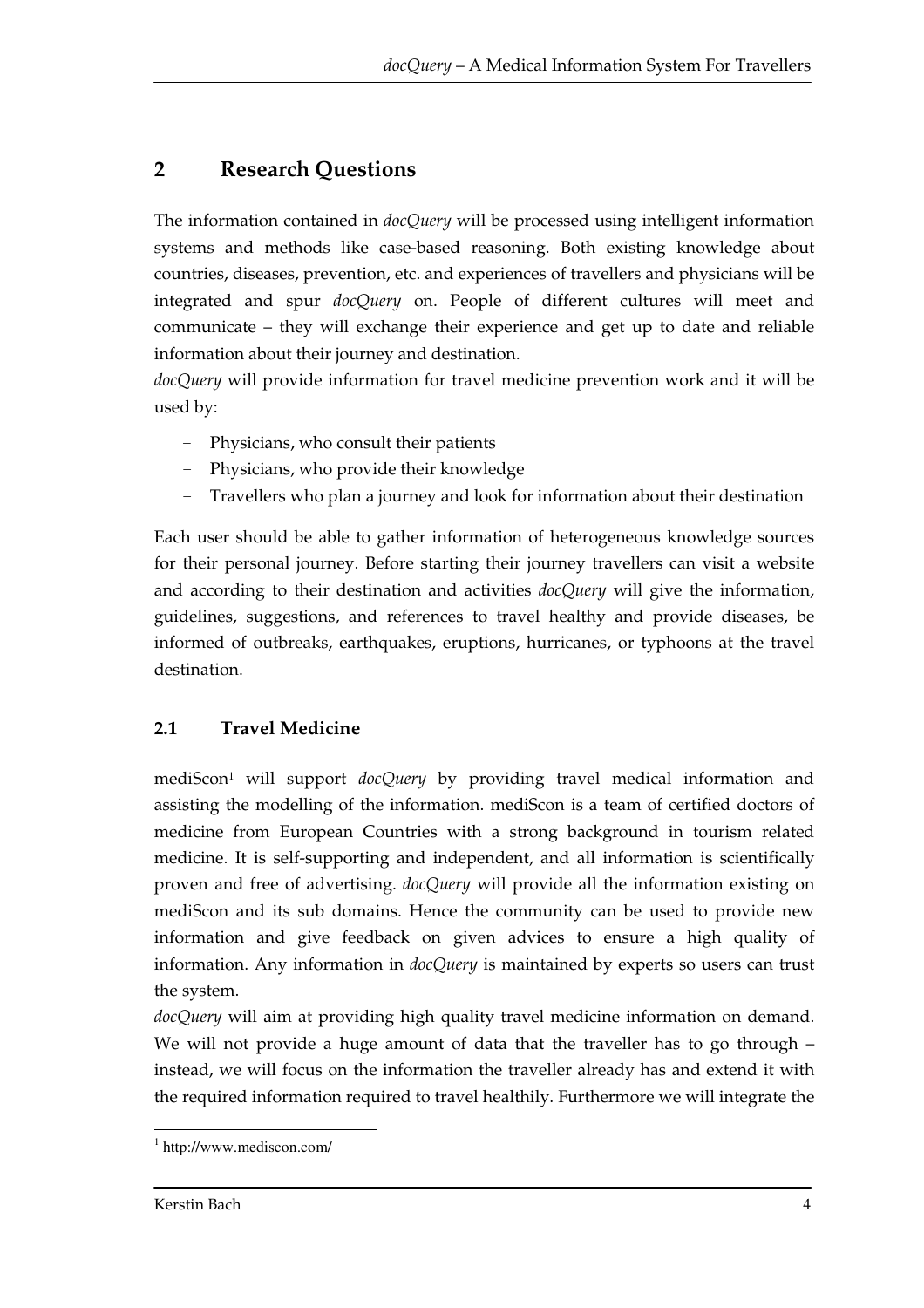users of *docQuery* in its development. On the one hand, experts will take part in the community by exchanging and discussing topics with colleagues, and on the other hand, the travellers will share their experiences.

# **2.2 Collaborative Multi-Expert-Systems**

*docQuery* will be an intelligent information system based on experts which are distributed all over the world and meet on the platform giving information to travellers. The implementation will pursue an approach based on software agent and case-based reasoning. Both software agent and case-based reasoning have already been used to implement experience based systems [Althoff2003, BergmannEtAl2003, Minor2006]. *docQuery* will use different knowledge sources (diseases, medications, outbreaks, guidelines, etc.) which are created in cooperation with experts, provided in databases and maintained by the users of *docQuery*.

Collaborative Multi-Expert-Systems (CoMES) are a new approach presented in [AlthoffEtAl2007] which presents a continuation of combining established techniques and the application of the product line concept (known from software engineering) creating knowledge lines. Furthermore this concept describes the collaboration of distributed knowledge sources which makes this approach adequate for an application scenario like *docQuery*.

*docQuery* will follow the CoMES-architecture, called SEASALT (Sharing Experience using an Agent-based System Architecture LayouT), as it can be seen in Figure 1 and is explained in detail in [BachEtAl2007].

The architecture can be vertically split in two parts. On the left hand side the knowledge provision and on the right hand side the knowledge acquisition. First we will focus on the knowledge provision and explain how a question to the system will be processed. A user enters a question using the Interface which passes the question on to the Coordination Agent. The Coordination Agent analyzes the question, looks up the matching Topic Agent(s) and sends its requests to them. A response based on the existing case base is created by each Topic Agent and passed back to the Coordination Agent. Finally, the response of the Topic Agents is used by the Coordination Agent to compile an answer.

To exemplify this, imagine the Knowledge Line as a cabinet with the Coordination Agent as its chancellor or president. Each member of the cabinet is concerned with a different department and has a large staff that provides them with information, updates it and makes simple decisions in the name of their respective cabinet member. In our architecture the members of the cabinet would be the Topic Agents, their staff would be each Topic Agent's individual Case Factory.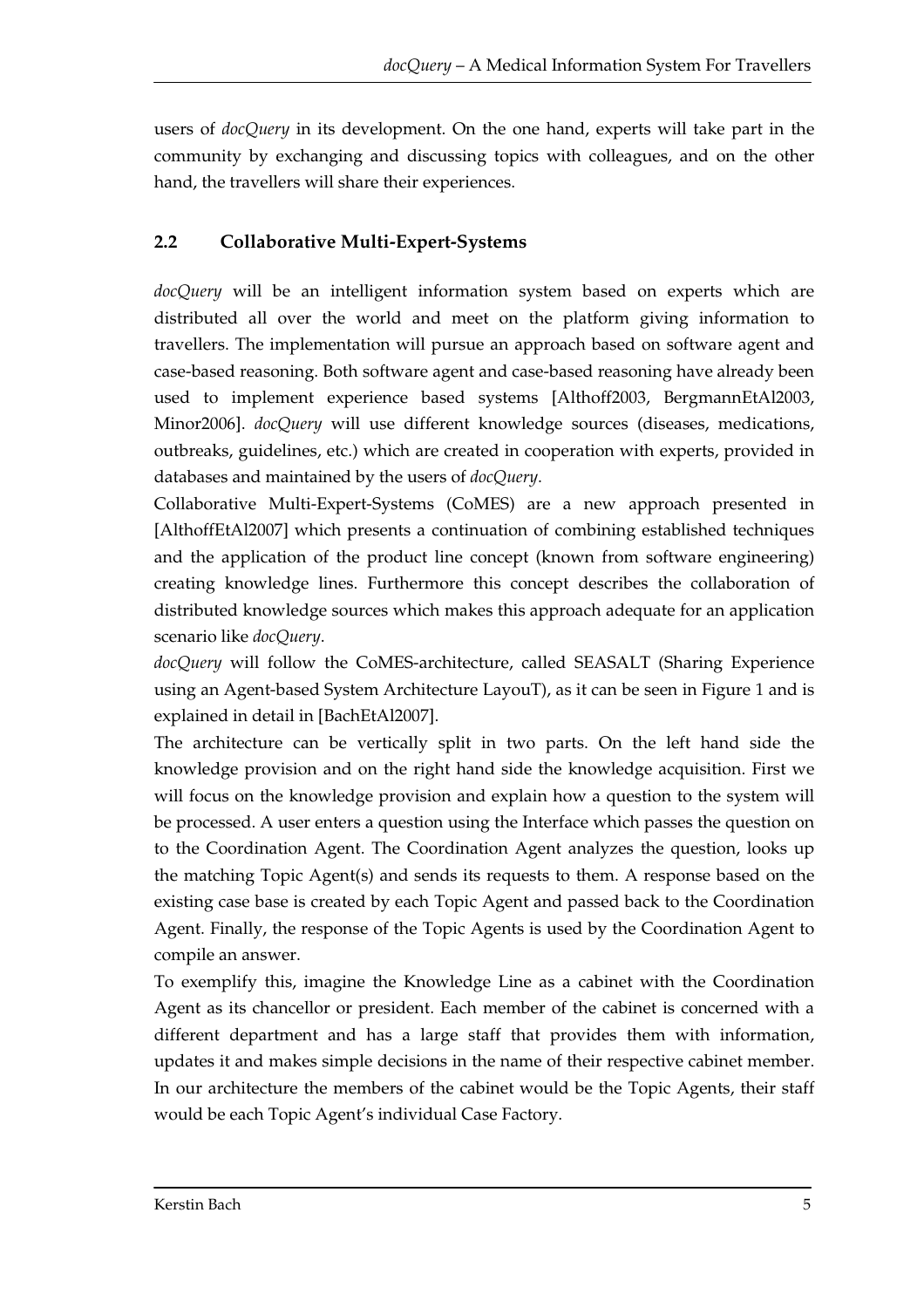

**Figure 1: SEASALT: Architecture for CoMES** 

The knowledge acquisition process is illustrated on the right hand side of Figure 1. It consists of two parts: a platform that supports the community and offers communication services where community members can discuss and exchange experiences and a knowledge engineering part in which contributions are analyzed and processed. Based on the Topic Agents we will place Collectors belonging to a Topic Agent in the community to collect information. Since the information given in the community is not structured, a Knowledge Engineer has to support the Collector's work. The Knowledge Engineer will receive and formalize contributions that the Collectors classify to be useful for their individual topic. In the beginning this has to be a human being, but the Knowledge Engineer trains an Apprentice agent by providing it with a document set, consisting of the source contribution and the structured document. Thus the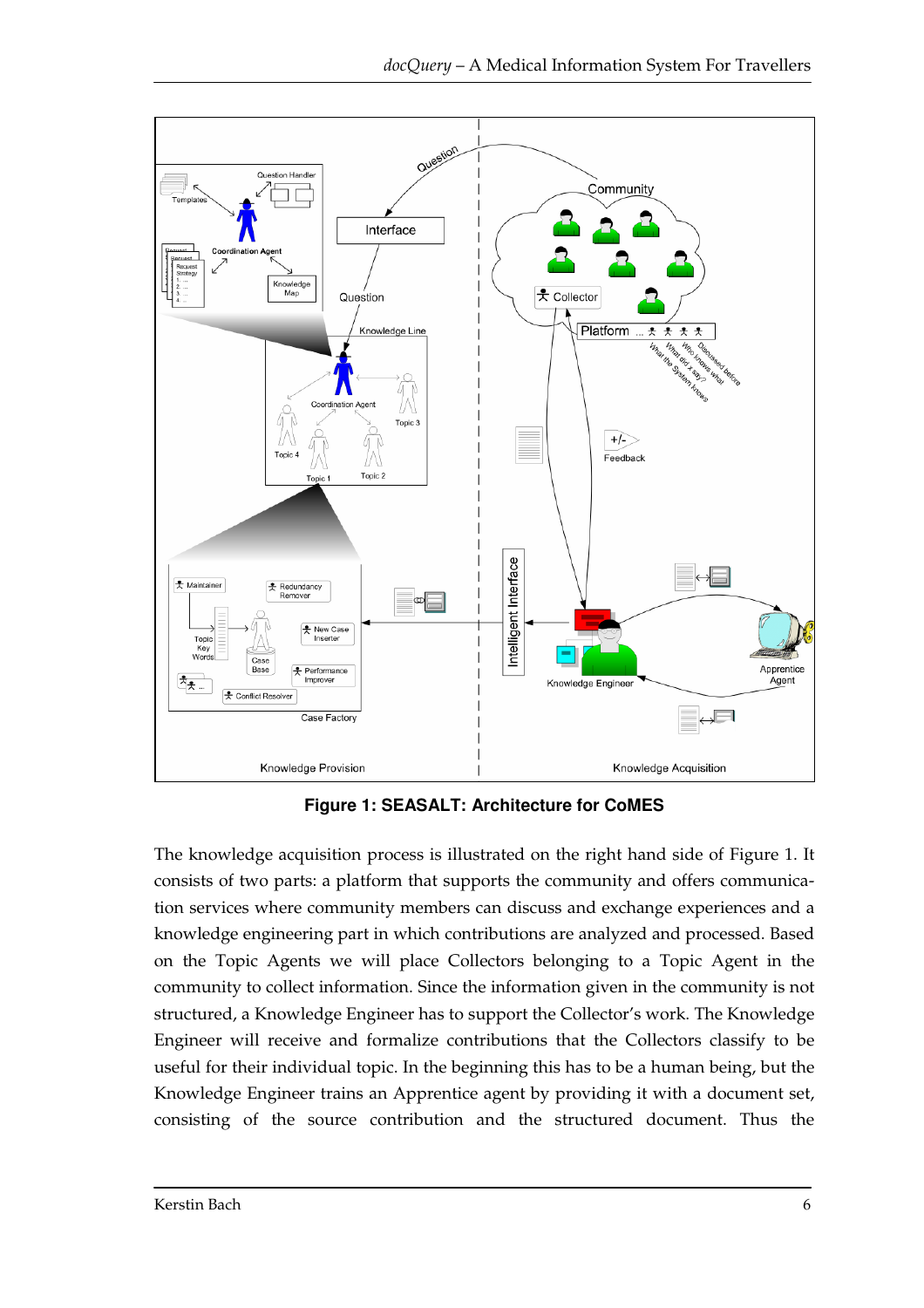Apprentice will soon be able to do at least basic pre-processing for the Knowledge Engineer. The formalized contribution is passed on to the Case Factory to include the new cases and make them available to the system. The original contributions that are provided with the new cases can be used by the system to support its answers. Additionally the community platform which is used by the Collectors to collect information also offers agents for intelligent services that make the platform more usable, ease the communication and accelerate conclusions on topics. It is necessary that the information provision and the community platform are presented and perceived as a single entity. Thereby the platform's intelligent services can be an additional motivation for the community members to not only passively let the system collect information, but to directly provide it with complete cases or feedback on the knowledge it already has collected. This is especially important, since it may be assumed that the system's knowledge provision component itself will mainly be used by those community members that have less knowledge on the domain, while those who are experts on the domain and have much knowledge about it (the community's regulars or core group) will use it less often. Those regulars however will make more use of the community platform and thus they will also more appreciate its intelligent services and be more motivated by them to actively provide the system with their knowledge.

Although CoMES is a very new approach, the used techniques, like the experience factory [Althoff2003], Case-Based Reasoning or Software Agents are well known. *docQuery* will integrate those techniques in a web community and creating an intelligent information system which is based on the knowledge of experts, experiences discussed on discussion boards and novelties presented by travel medicines that are a part of the community. Sharing knowledge at this level furthers the web 2.0 approach and allows us to develop new techniques.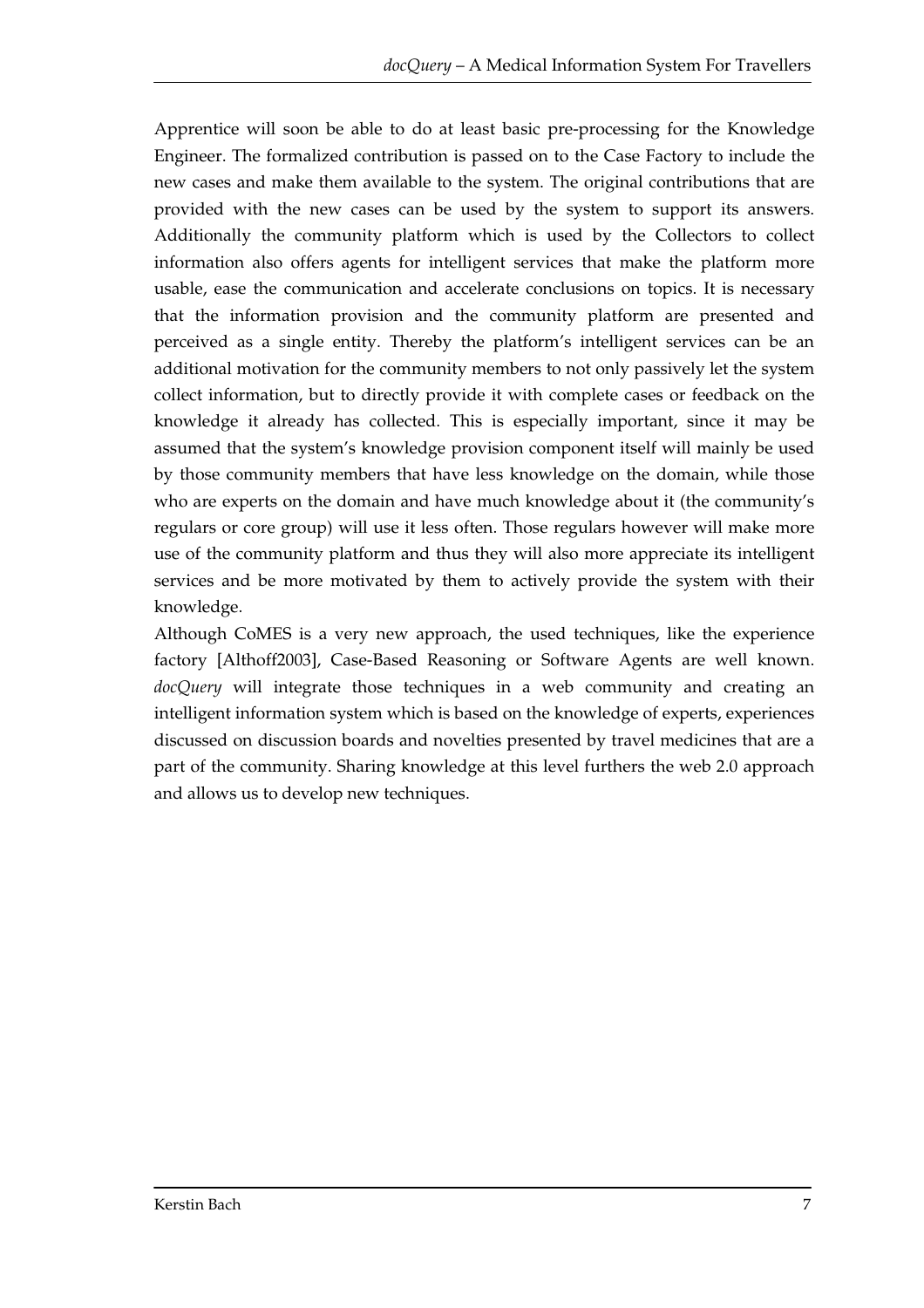# **3 Architecture and Methodology**

# **3.1 Travel Medicine**

The research project will develop a prototype for a collaborative multi-expert system on travel medicine using sub symbolic learning algorithms. *docQuery* will offer travel medicine prevention work for any traveller. Each request will be processed like an individual question, although the system will not substitute consulting a general practitioner. The leaflet should inform travellers and enable them to ask the right questions. Furthermore, the information given should help them to travel healthily and enjoy their stay. In developing *docQuery* the following requirements set our goal:

- Providing reliable, scientifically proven, up-to-date and understandable Information
- Giving independent information (no affinity to any pharmaceutical company)
- **Informing any travellers without charging them**
- Intuitional Usability of the Front-End (accessible with a common web browser via internet)
- **Universally available**
- Offering a communication platform for experts and travellers
- Enabling a multilingual und multicultural communication
- Applying new technologies and focussing on social problems to further their solution

*DocQuery* will support travellers of different cultures and countries giving trustworthy information based on key data like destination, travel period, previous knowledge, planned activities and language. The information on the leaflets will cover the following issues:

- Medical travel prevention: vaccination, clarification of threats, information about medicaments
- Each information is tailored especially for the travellers and their needs – especially country-specific information as well as outbreaks or natural disasters (e.g. hurricanes, tsunamis, earthquakes)
- Information about local hospitals at the destination especially hospitals where the native language of the traveller is spoken
- Outbreaks of diseases and regional epidemics
- Governmental travel advice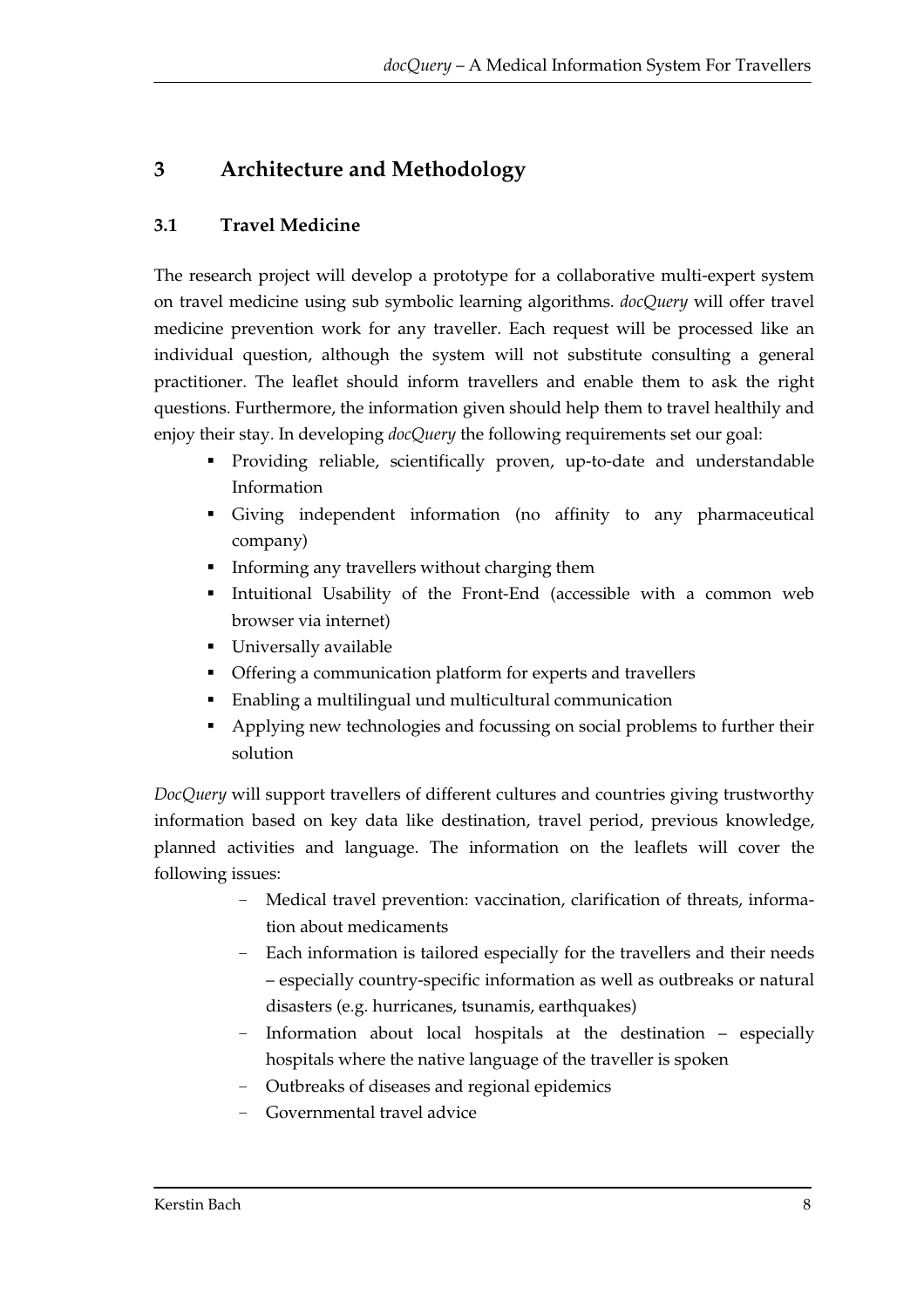- General information and guidelines like "What to Do if..." in case of earthquakes, volcanic eruptions, flooding, etc.

*docQuery* will be the core application and supports establishing a community to exchange experiences. Furthermore the users will be involved in advancing the knowledge provided by *docQuery* and influence which issues are raised by sending requests, giving feedback and sharing experiences. *docQuery* is supposed to be a non-profit project and will provide travel medical information, prevention and preparation with no charge.

# **3.2 Architecture of** *docQuery*

The architecture of *docQuery* is based on a three-tier-architecture consisting of

- A client, basically containing the graphical user interface
- Communication and application layer
- Knowledge sources



**Figure 2: Architecture of docQuery**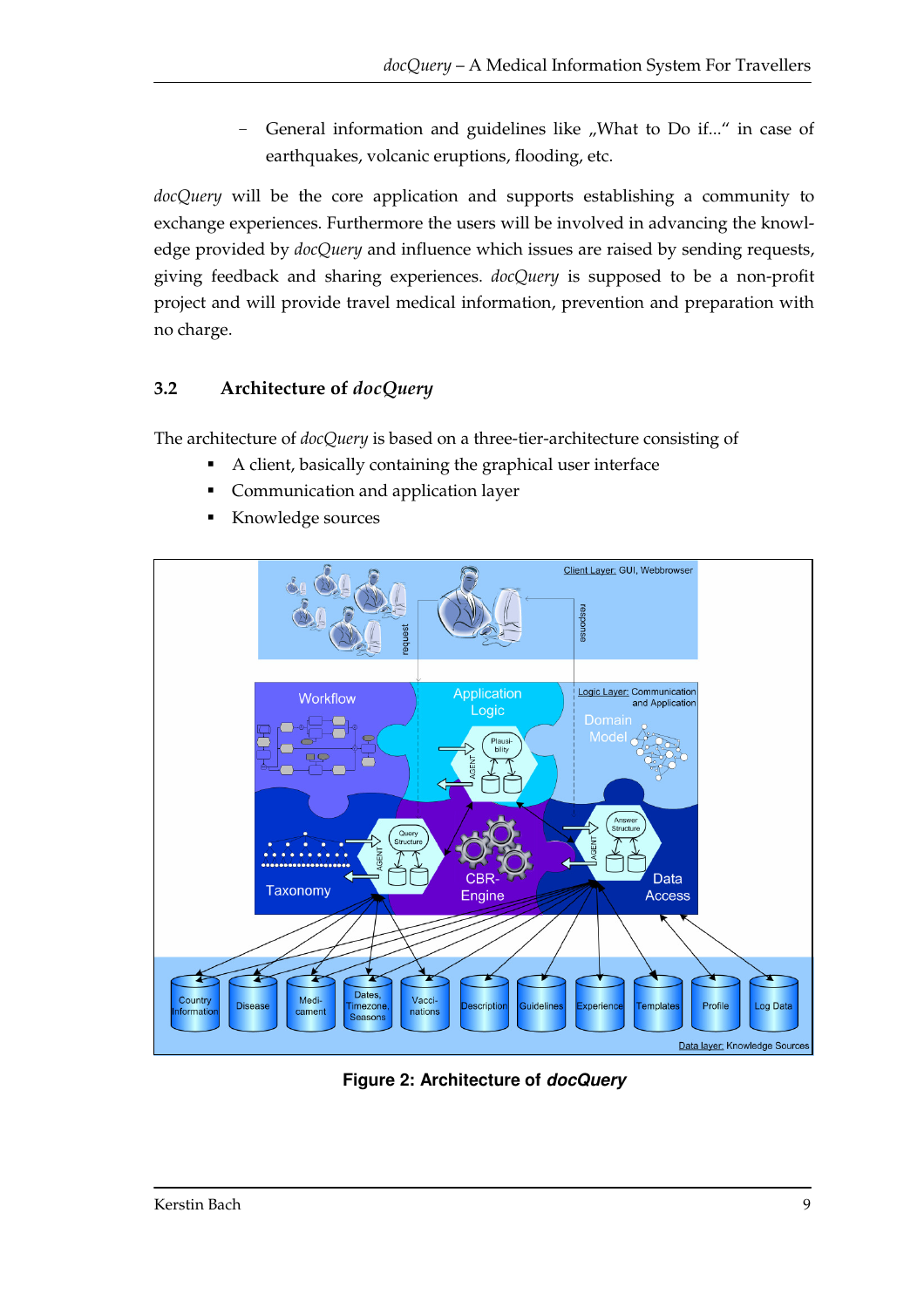The architecture shown in Figure 2 is based on three layers. The Data Layer (bottom) contains all the knowledge sources *docQuery* will need to provide information. It contains a knowledge source for each topic that makes it easy to follow a modularized structure and enables defining maintenance processes for the contained information. According to the well-known three tier architecture the middle tier will process questions answered of users passed through the client layer. The Logic Layer will use CBR techniques to retrieve cases, has rules and templates to create answers and possesses information derived from workflows, how to solve conflicts creating answers and forward unanswerable questions to experts. The client layer contains forms which will be used by travellers to ask questions and interact with *docQuery*.

#### **Knowledge Sources**

For each specific issue a database will be created to ensure a high quality of knowledge. The data structure of each issue is different and so is the case format and domain model. Creating high quality "local knowledge bases" will guarantee the high quality of the systems knowledge.

*docQuery* will initially consist of the following eleven databases:

| Country Information: For any country specific information consisting of "Before the |  |  |                                                                |  |  |
|-------------------------------------------------------------------------------------|--|--|----------------------------------------------------------------|--|--|
|                                                                                     |  |  | journey", "During the journey" and "After the journey" will be |  |  |
|                                                                                     |  |  | provided. The country information includes required            |  |  |
| vaccinations and guides for a healthy journey.                                      |  |  |                                                                |  |  |

- Disease: This knowledge base holds more than 100 diseases considered in travel medicine.
- Medicament: Details about medicaments and its area of application (diseases, vaccinations, age, etc.) used in the system are contained in this knowledge base. Basically it contains information about active pharmaceutical ingredients, effectiveness, therapeutic field, contraindication and interdependences.

Dates/Seasons: For each country we will cover dates and seasons.

Vaccinations: If there are vaccinations recommended this database contains vaccination periods and types of vaccines.

Description: Any information given in the system can be described in different ways. This knowledge base contains different descriptions which can be given to the user: there will be a specific and detailed description (e.g. for physicians), detailed descriptions for travellers (who are no physicians) and brief information (for experienced travellers as reminders, etc.).

Guidelines: This knowledge source will contain the "How to"descriptions to help travellers to put the given information in practice.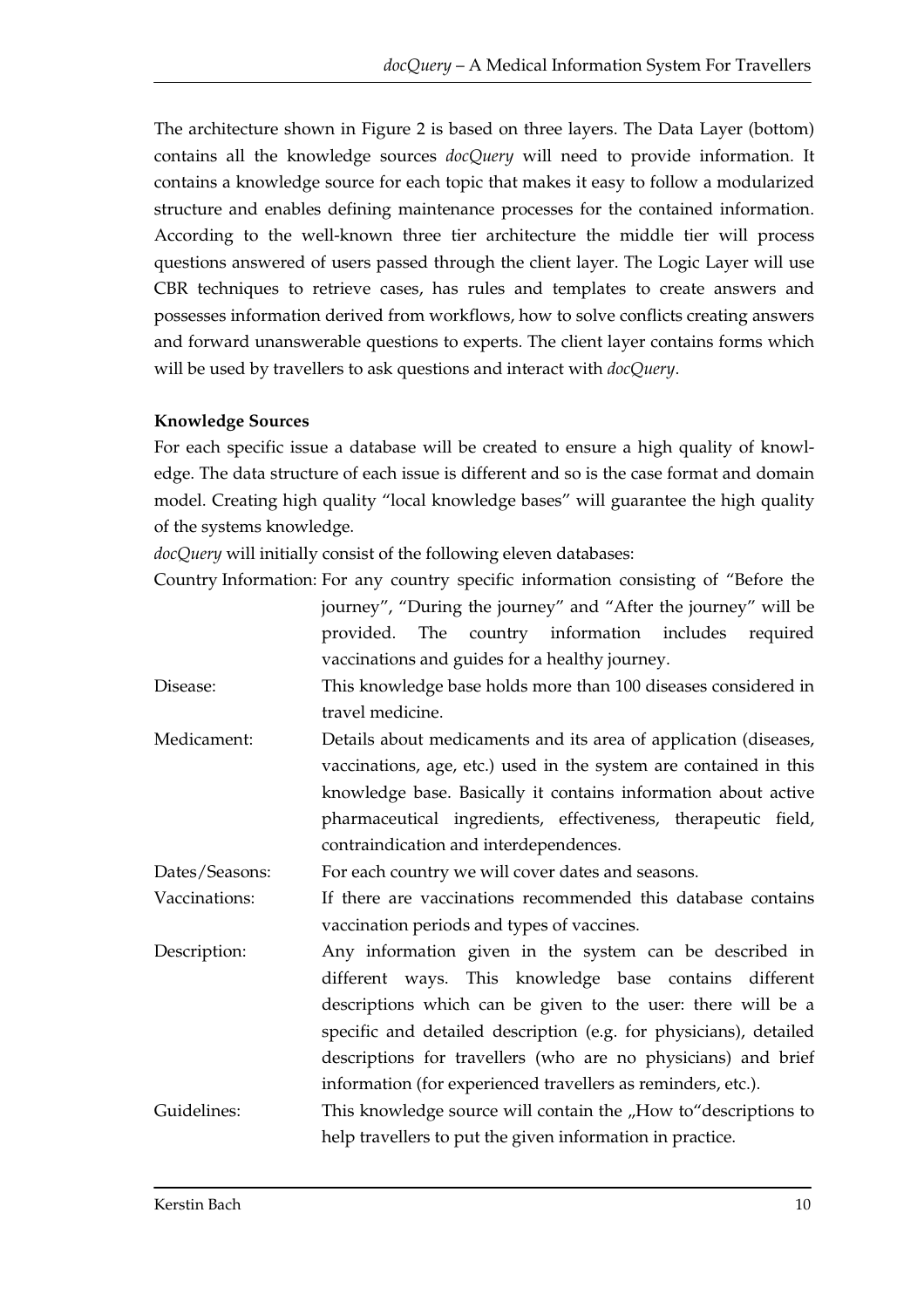| Experience: | According to the motivation we will integrate the users          |
|-------------|------------------------------------------------------------------|
|             | experience to the system. This knowledge base will contain       |
|             | experiences and feedback given by travellers.                    |
| Template:   | This database contains templates to display the result created   |
|             | during the processing of the request. The templates will be used |
|             | to ensure a structured and printable output.                     |
| Profile:    | This database contains user profiles of experts who edit data,   |
|             | administers or regular users who want to create a profile to get |
|             | faster access to their required information.                     |
| Log:        | This database will contain anonymized data about accessed        |
|             | information, questions asked of users and the behaviours using   |
|             | the system.                                                      |

Each knowledge source is accessible by the application and will be used to process the requests given by the user. Furthermore the knowledge sources will be able to be extended by more knowledge bases in future and maintenance processes like they are described in [Hanft2005] can be defined for each knowledge base.

# **3.2.1 Communication and Application Layer**

The communication and application layer uses the knowledge sources to process the request. The Layer contains the whole application logic and manages the software agents sending specific requests on their topics which will be used to answer the user's questions. If finding an answer requires further inquiries they will be generated in the communication layer and passed to the client, where they can answer the user. Also, in the event of conflicts or unanswerable questions the layer is responsible for forwarding the request, including all information given by the user and already extracted data, to an expert. Further inquiries will depend on the information already given and aims at finding an answer for the actual question. Each response for the user will be scrutinized by different agents ensuring plausibility as well as adequate presentation. Plausibility means checking if correct information is given and no conflicts occur. The answer given back to the user will be generated using templates, but also it has to be certain that all information needed is provided and the created document is set up properly.

Creating a request for the system should provide as much information as possible concerning the planned journey, so the system can narrow possible answers. Reflecting on previous questions asked we will need information regarding the following issues:

- **Travel destination**
- **Travel period**
- Kind of journey
- Activities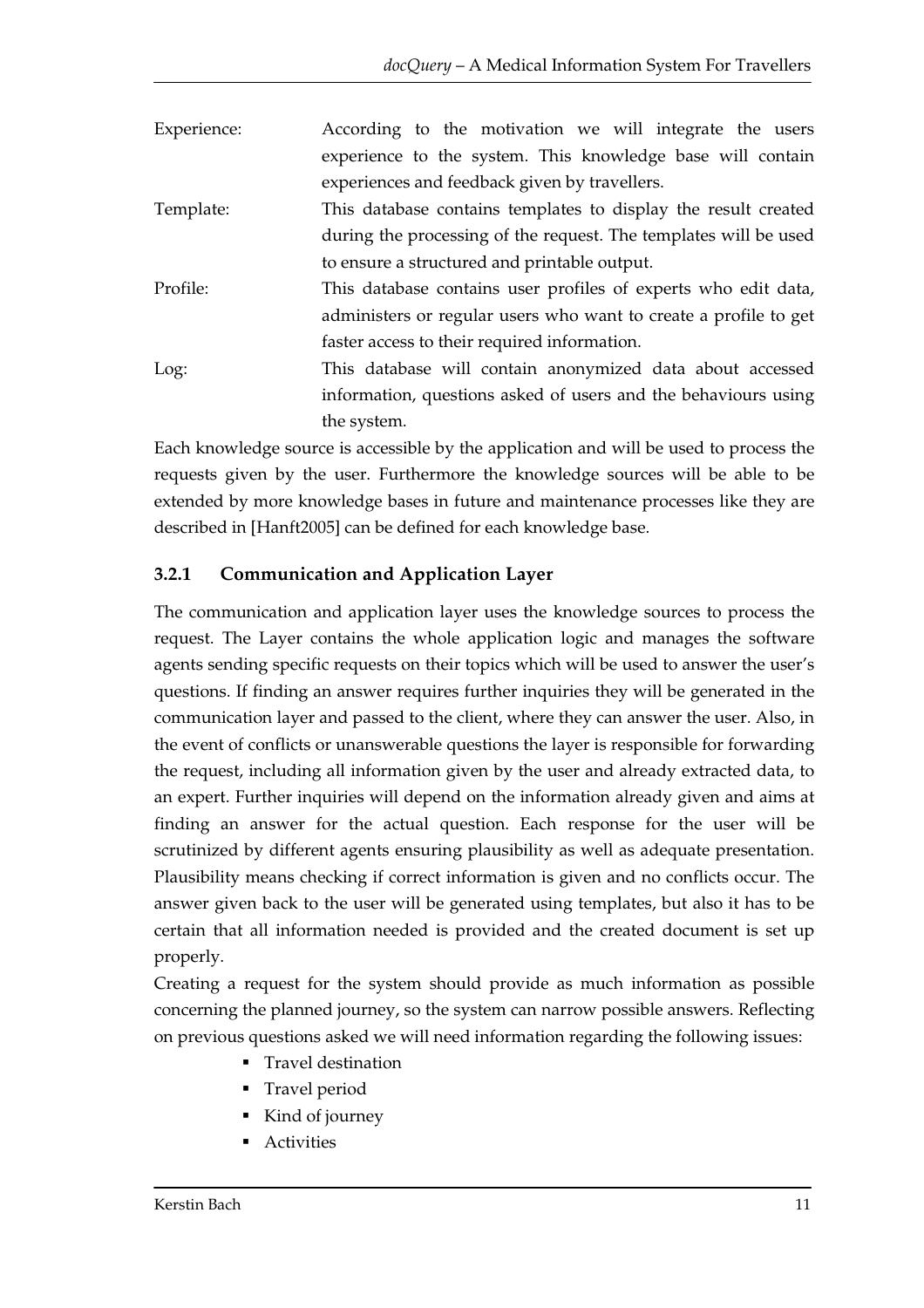- Well-known diseases
- Previous illnesses and pre-existing conditions
- **Previous knowledge on travel medicine**
- **Language**

Based on the information on the issues mentioned above the system will send requests to the knowledge sources generating answers regarding the given constraints.

The application layer contains all functionalities the system is providing and it is communicating with both the Client and Data Layer. Therefore it uses software agents with different tasks and is also contains implicit workflows defining how conflicts are solved (e.g. sending unanswerable questions to an expert, refining requests using further question asked the user/traveller, using experience made before solving problems). In addition, the system will always give an answer - either giving back an information leaflet or forwarding the request – assuring the user can trust in the system and the given information.

The workflows defining the processing of information generating answers do not have to be explicitly defined – they can also be included in the tasks for each agent. Since we will have to deal with different kinds of source data, every software agent has a domain model of its knowledge source containing information on how to access data, which kind of data can be processed and how the response can be used.

Furthermore the application layer will contain questioning strategies on how to refine the users question in a way that they can be processed.

The retrieval will be done using the *CBR-Engine* which will use the requests to find an answer based on the given data and experiences. How CBR works will be described in section 4.2.

Each component of the Communication and Application Layer is able to communicate with each other and data can be exchanged, because the approach is based on the idea of a collaborative multi-expert-system as it is described in section 2.2.

## **3.2.2 Client-Layer**

Travellers will be able to access the system via the World Wide Web, so the data and processing will take place on the server side. Furthermore the accessibility should be as easy as possible and in the first place we do not plan to have explicit user profiles. In case an e-mail response to the travel is required it will be handled via an extra form.

The traveller will use so called dialogues built on forms to input data, but as mentioned before the questions asked will depend on the given answer, not on a fixed structure. We aim at asking as few questions as possible to find a correct answer with a high quality. Furthermore this concept will avoid asking redundant questions.

After processing input data an answer will be generated and displayed on the client side. Given information should be short, goal-oriented and as concise as possible, as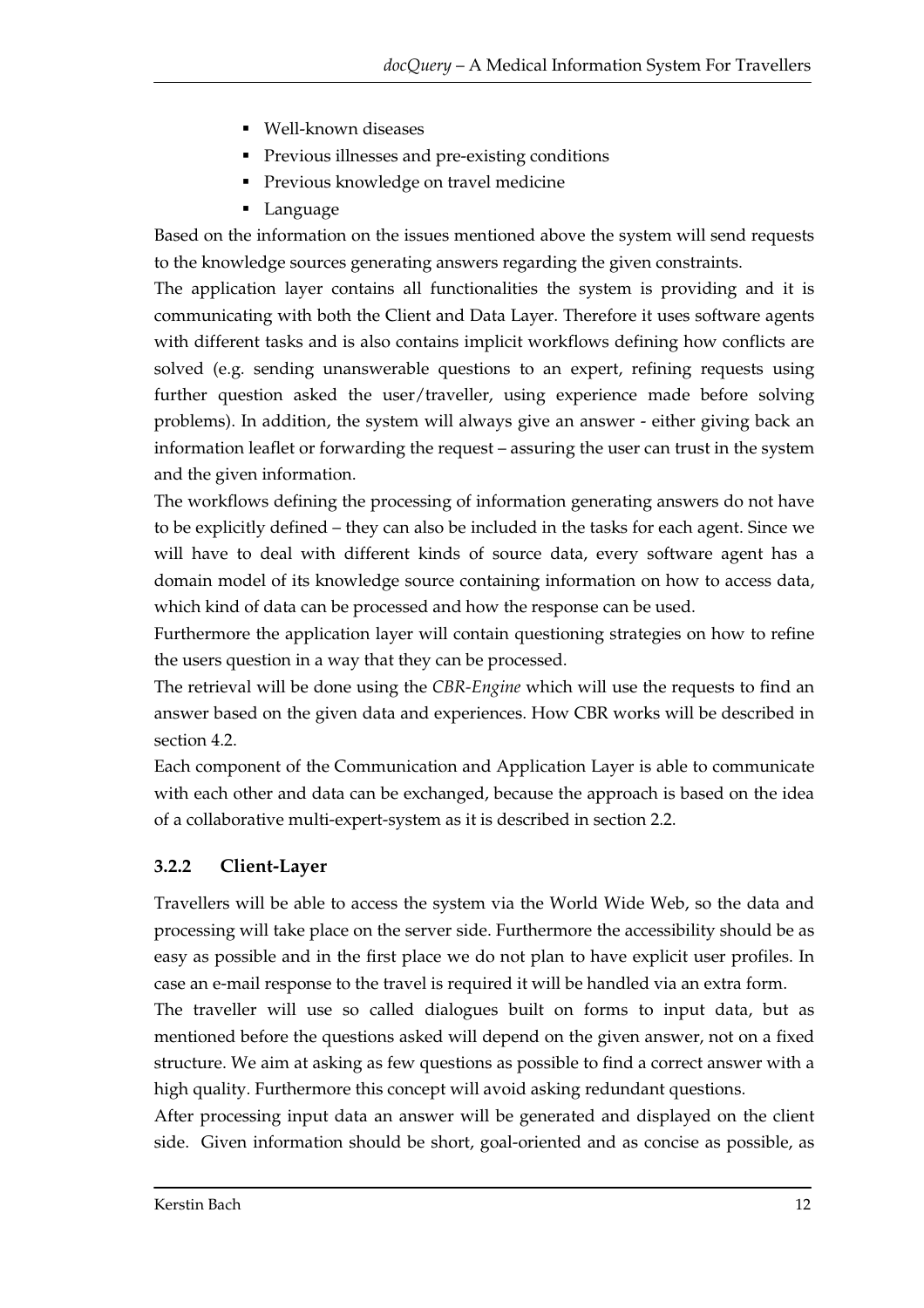well as containing all relevant information. The experience of mediScon shows that information leaflets are very useful, because travellers can take them to their doctors to ask further questions as well as taking them on their journey to remember and follow the given advice.

As well as travellers also the expert will access *docQuery* via World Wide Web to answer questions or discuss topics. The graphical user interface (GUI) for experts will differ from the travellers GUI because they will have more functionality like updating information, answering specific questions or inserting new information.

# **3.3 Further Research Aspects of** *docQuery*

Creating a Web Community is not only providing a platform where information can be exchanged. Participants have to be motivated and the community should fulfil their expectations and needs. In this section we will give some aspects which will be considered introducing a successful web community.

# **3.3.1 Maintenance of data, information and knowledge**

*docQuery* deals with different kinds of data and each kind has to be maintained differently. We will define maintaining processes for each source focussing on exact, up-to-date and reliable data. Furthermore each source will have its own maintainer in case old or erroneous data has to be removed or corrected. To follow this goal the maintenance processes has to be created along with the data models regarding the interfaces and the applications built upon them.

To ensure up-to-date data the system has to be checked by experts regularly, and by integrating a web community new topics will have to be identified and new cases will have to be entered in the knowledge sources. For that purpose processes for updating (inserting, maintaining, deleting, extending, etc.) have to be implemented and established.

# **3.3.2 Communication in the Community and Multilingualism**

In general, we aim at building an international build web community, so information will be provided in different languages regarding different cultures. Furthermore we will provide experiences of various people from all over the world so we might be able to customize on special needs.

Furthermore we will have different roles in our web community ensuring trouble-free working with each other. These roles will be for example:

**Traveller/ Regular User,**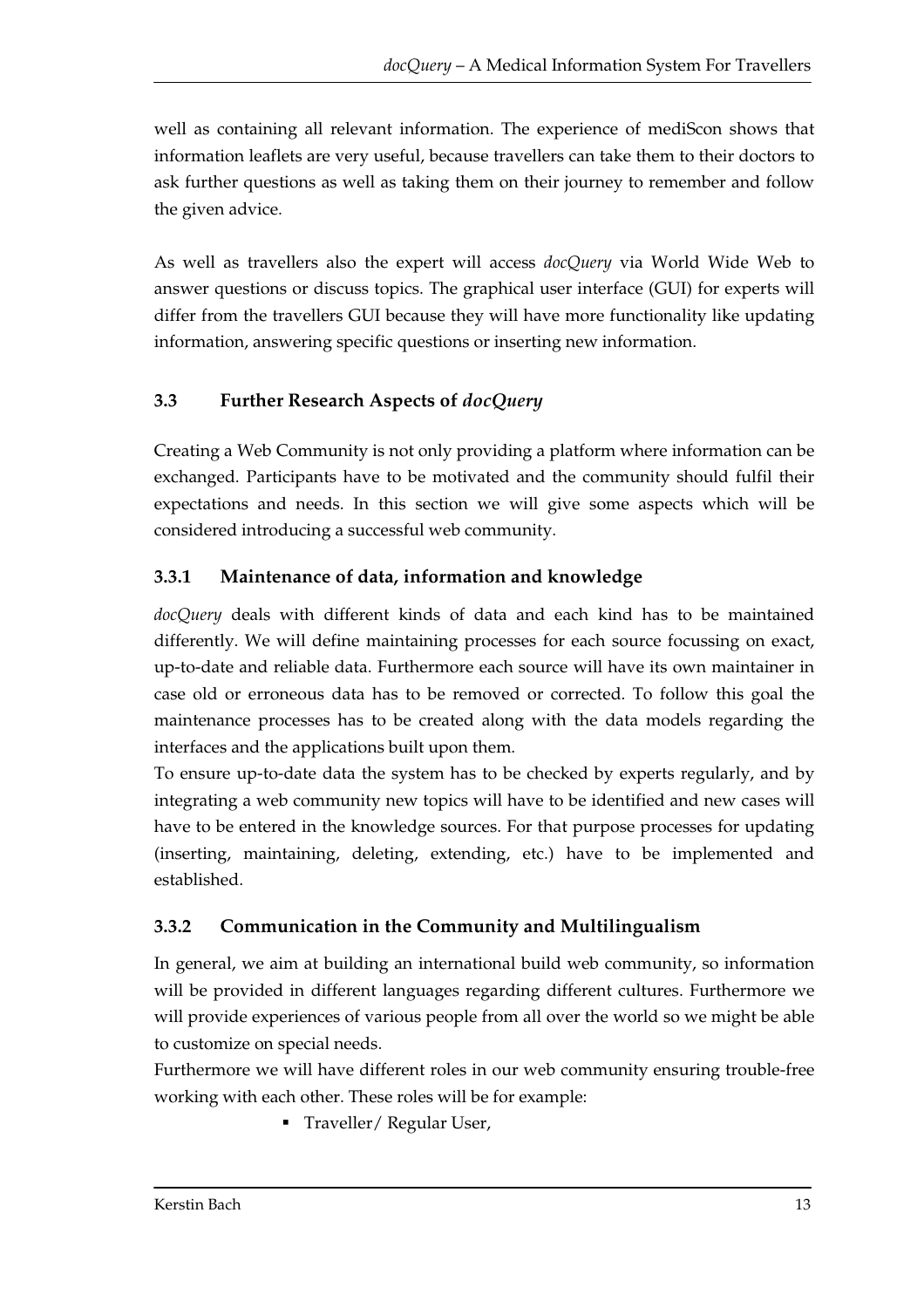- **Travel Medicine Physician,**
- Experts of different topics,
- Moderator,
- Administrator, etc.

The roles given above will ensure communication between different users and should help resolve conflicts and disaccords.

The application will provide information for users of different countries who are travelling to different destinations. Therefore the system will be able to handle different languages and manage interacting with people of different cultures.

The information leaflets on travel medicine (an example can be seen in section 5.1) will be available in different languages. Currently we have most of the leaflets in both German and English, and we are working on the translations in Indonesian, Vietnamese and other languages.

# **3.3.3 Questioning Strategy**

The system will provide individual designed information and therefore we will need a strategy for how to educe information without boring the user and asking redundant questions. Furthermore we will try to ask questions the user can answer to reduce possible solutions and finding the correct one without having the user cancelling the request.

## **3.3.4 Knowledge Representation**

As mentioned before we will have to deal with different kinds of information (*structured information* like country or medicament information or *unstructured information* like experience reportsor e-mails), and furthermore, we will have to preprocess our knowledge source enabling an access to the data. Therefore the knowledge representation for each knowledge source has to be defined and data models have to be written. Coping with those challenges we will use decision trees, case-based reasoning and experience management techniques.

## **3.3.5 Usability**

We aim at building a system which can be used by anybody via World Wide Web. The user will be guided through the system using dialogues. Furthermore, in case terms are unknown, help will be provided. The GUI will be sate-of-the art, enabling anybody to use *docQuery*.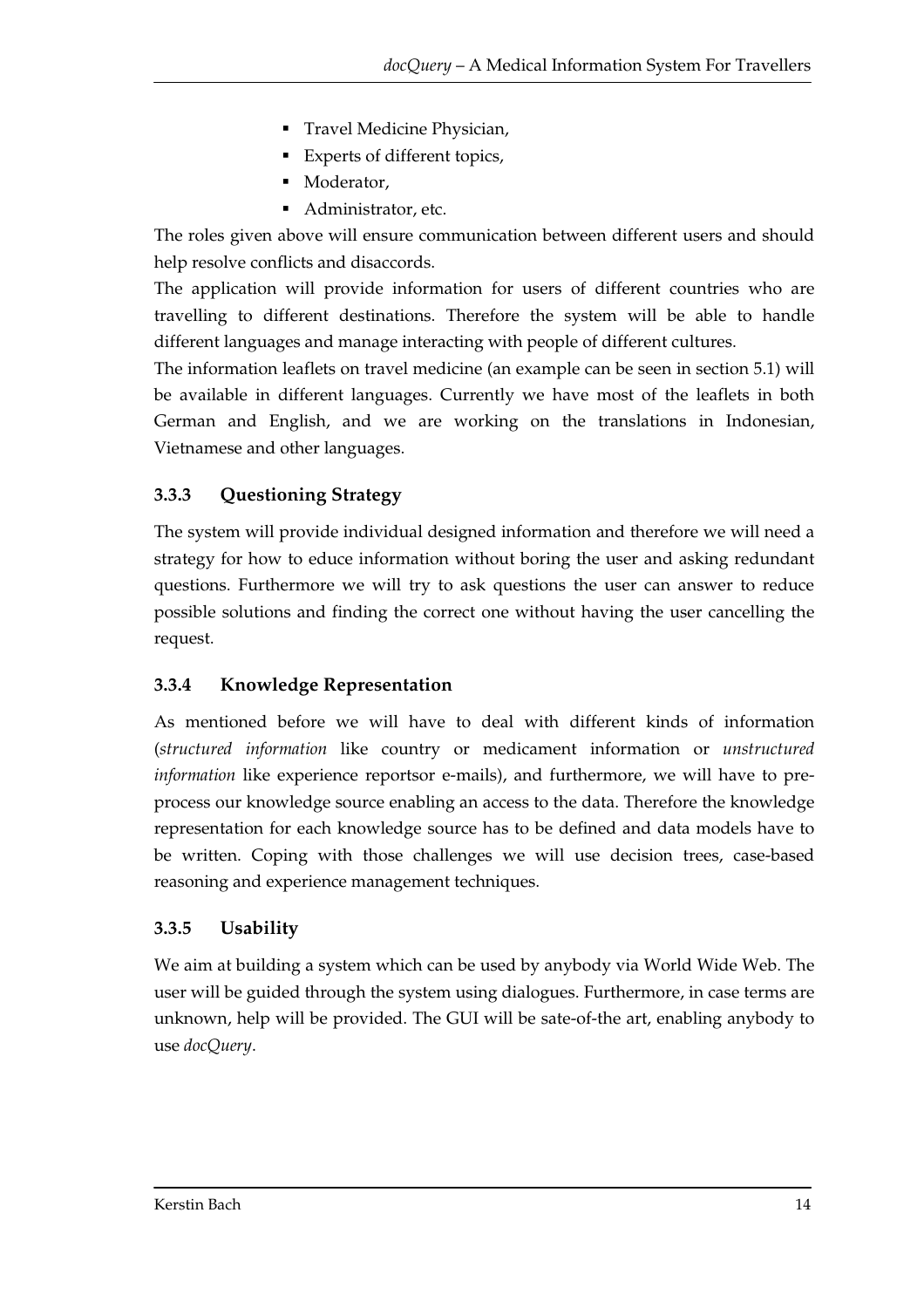# **4 State-of-the-Art**

This chapter will give an overview of the applied techniques and related work in the field of travel medicine which will be used in implementing *docQuery*. It will focus on software agents, case-based reasoning in the field of computer science and introduce some currently available applications in the field of travel medicine.

# **4.1 Agent Systems**

The term agent has first been used in the Dissertation of Rosenschein [Rosenschein1985] in 1985. Today, software agents are computer systems which act autonomously in a dynamic, unpredictable and open environment and they bear problem solving behaviours see [Kirn2002]. Following [LuckEtAl2003] agents are used interacting with users as well as with each other and influencing their environment. Some application domains are Ambient Technologies, Grid Computing, Electronic Business or Bioinformatics and Computational Biology. As described in [Kirn2002], agents have the following properties:

- Agents act *flexible and autonomous*, because they are featured with a decisionmaking ability beyond an algorithm
- Agents do have their own *goals*, which can develop and change while they are working
- Agents *decide for themselves about their actions/operations*, that is why they need as many as possible operations and consequences of operations by the time they decide
- Agents have to plan their actions, so they need intentions/plans which they can use to base and further their goals on.

"Agent architectures are the fundamental engines underlying the autonomous components that support effective behaviour in real-world, dynamic and open environments" [LuckEtAl2003, p. 12]. Agent architectures range from *reactive (or behavioural) agents* to *deliberative agents*.

Reactive agents are simple stimulus-response-systems which react on changes in their environment. Therefore the agents have to capture the environments using sensors and as soon as the agent has been stimulated, it acts like it is described.

Deliberative agents have a symbolic representation of their environment and input (influences) of their environment will lead to intentions of the agents. Further development of an agent is caused by changing its mental model, which can be categorized based on the theory of Bratman [Bratman1987] in *beliefs*, *desires* and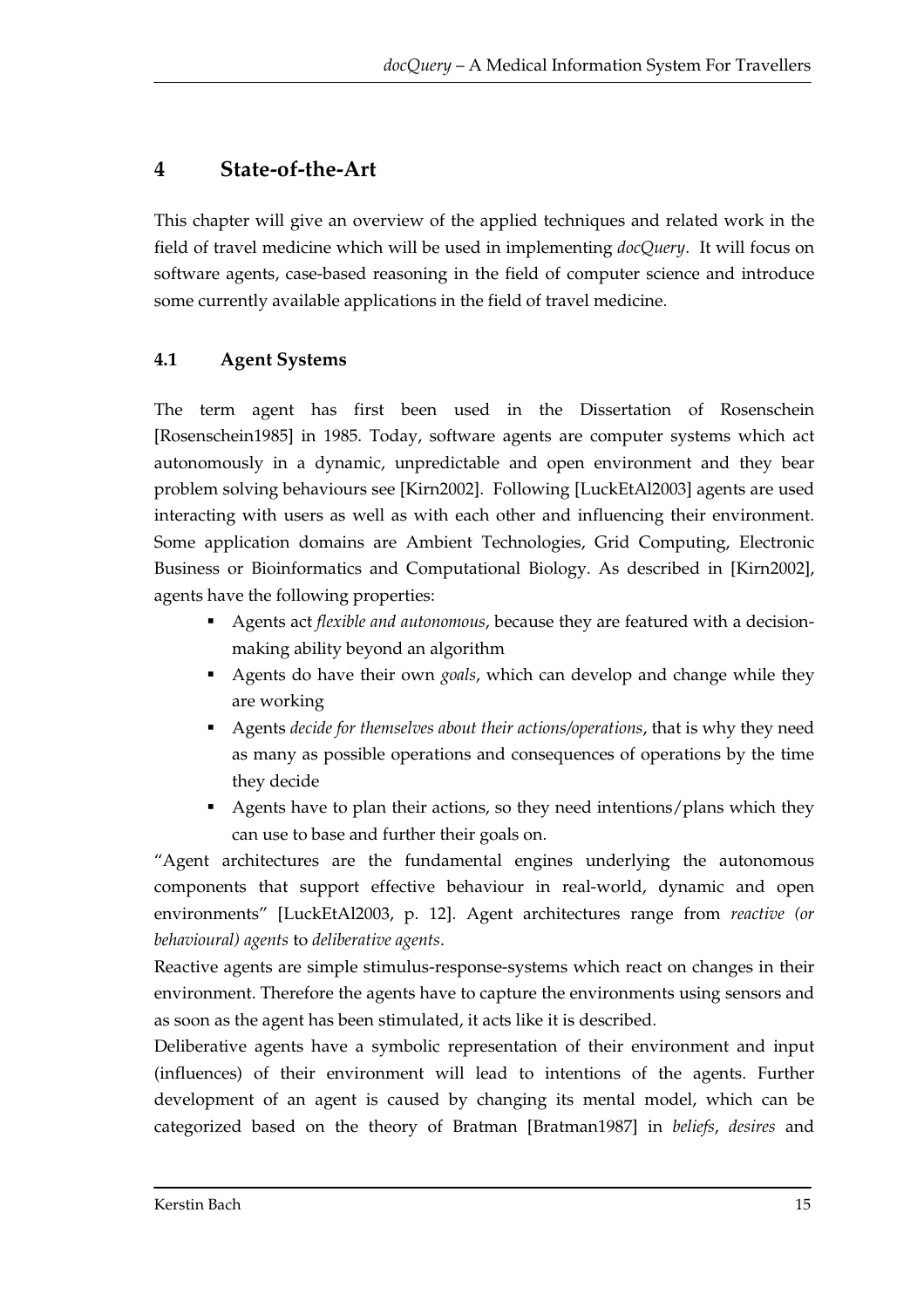*intentions* – which describes the BDI-agent. [Müller1996, S.17f] extended Bratman's concept and defines the following issues of goal-oriented agents:

- Beliefs: *Beliefs* describe the expectations considering the actual situation regarding the current (internal) status of agents. Furthermore it contains background knowledge which can be used for conclusions in the future.
- Desires: *Desires* contain the preferred environmental status which should be reached in the future, so the agent knows its intended purpose.
- Goals: *Goals* of an agent are the consistent and pursued desires (they are a part of the agents' desires) which influence the acting of the agents without precise intentions or plans.
- Intentions: *Intention* is a collection of possible reactions on situations of which an agent can choose from. During this process the agent uses the description of its goals to decide.
- Plans: *Plans* are more specific than intentions because they contain exact responses of an agent on a change in its environment.

As described in [Kirn2002], software agents are following new approaches of modularizing architectures which extend object oriented implementations. Agents are especially useful for local, autonomous entities which interact along others and can be implemented independently. Autonomous agents enable a faster and easier realization of software architectures which quicken software development processes. *docQuery* as an application scenario based on different distributed knowledge sources will benefit on an agent based architecture, because it furthers the development process and enables combining well-known technologies aiming building and collaborative multiagent-system.

# **4.2 Case-Based Reasoning**

The idea of case based reasoning has its roots in a psychological model, which describes the reasoning of human beings as a process of applying and adapting solved problems to resolve new problems. This approach has been introduced in [RiesbeckSchank1989] and was first developed and advanced in the USA, but since the 1990s CBR has been established in Europe as well.

The basics of learning from experiences were described in the *dynamic memory* approach of [Schank1982] and [Kolodner1993], which is an extension of [RiesbeckSchank1989]. This approach uses another aspect of the human problem solving, the *adaptation*. Solving problems is remembering experiences and adapting them, so new problems do not have to match exactly to be resolvable. Experiences in Case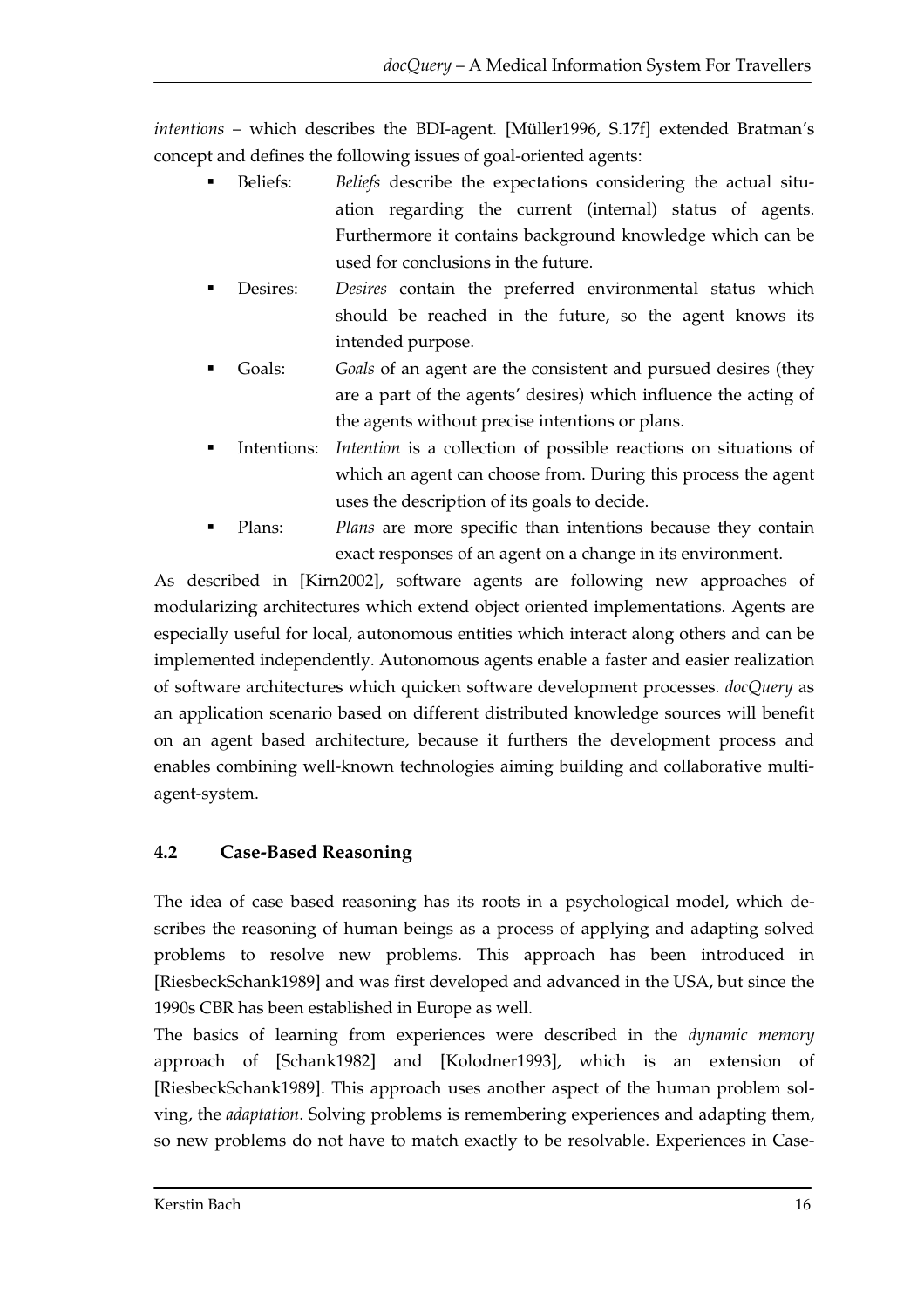Based Reasoning (CBR) are stored as so called cases containing a problem and its solution. Furthermore in human behaviour, explanations and further information are used to solve problems and in CBR similarities between cases are used to find matching experiences. Learning in this context means learning how to find similarities between cases and adapting partial solutions of those cases. Furthermore Schank proposes that indexing of cases is similar to reorganizing made experiences which are kept in memory and enables an easier access [RiesbeckSchank1989].

Probably the best known descriptions on how CBR systems, which have been developed since the 1990s, follow the 4R-Cycle of Aamodt and Plaza [Aamodt1994].



**Figure 3: 4R-Cycle of Aamodt and Plaza [Aamodt1994].** 

Figure 3 describes in four steps how a problem will be solved using the knowledge of previous problems and their solutions. The cases (problem and solution) are contained in a so called case base which contains different kinds of knowledge as described in [Richter2003]. The problem will be the new case which is used to find similar cases (*Retrieve*) which will be reused to find a solution (*Reuse*). Ensuring the found solution can be applied the solution is tested based on the information given about the new case (*Revise*). If the new case has a solution, both the new case and its solution will be entered in the case base in the last step (*Retain*), so it will be available the next time a problem has to be solved.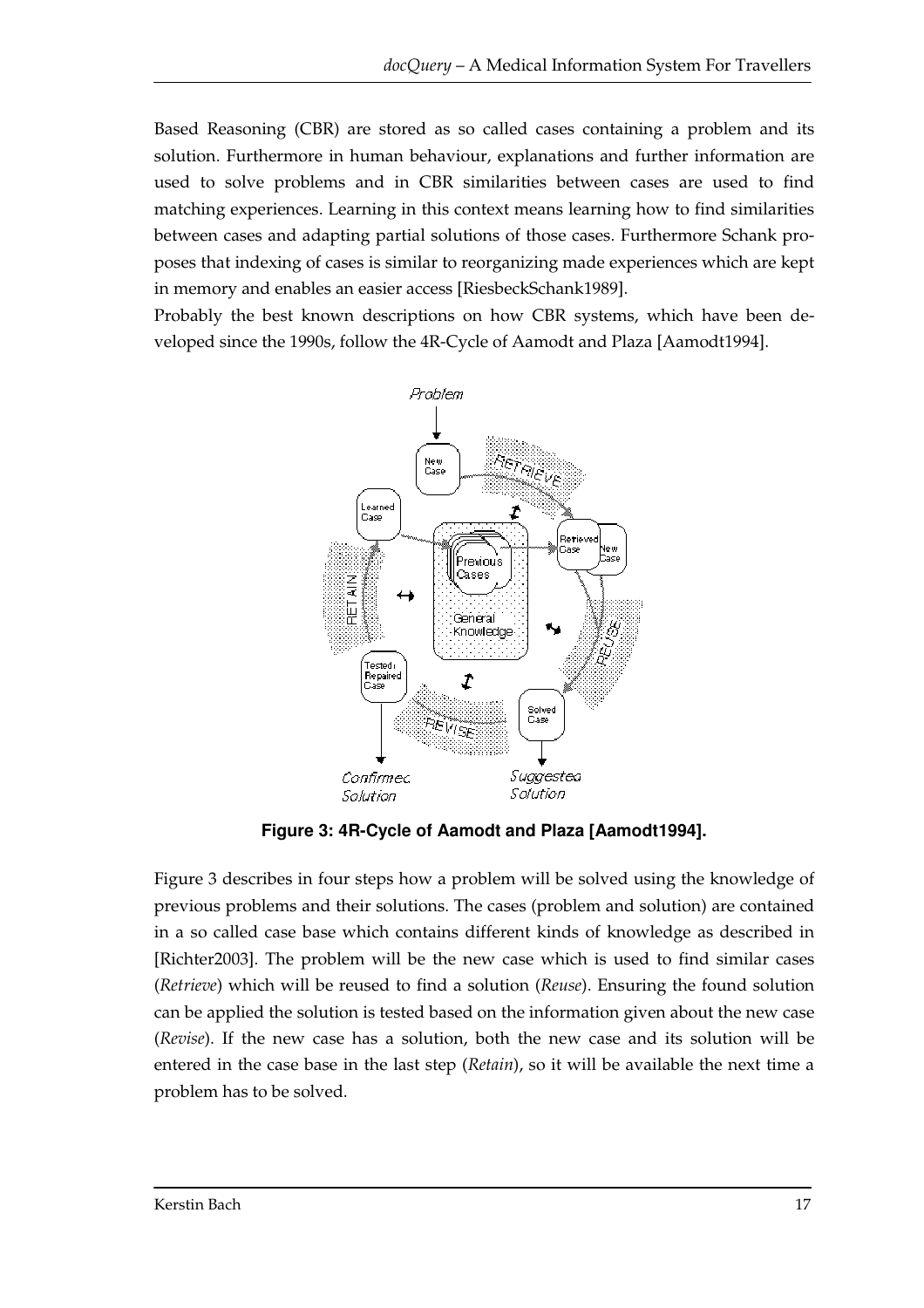Case-Based Reasoning has been successfully applied in numerous applications which are described in [BergmannEtAl2003], [Berghofer2003], [Minor2006]), this approach also helps to further knowledge management for different areas.

Depending on the given cases and domains CBR can be divided into analytical tasks and synthetical tasks. *docQuery* will use both kinds of tasks – depending on the given knowledge sources and domains. Analytical tasks are usually applied in the field of heterogeneous data sources and finding solutions in experiences. Putting together the answers of *docQuery*, for example, will be a synthetical task, because they are usually applied in planning, configuration or design problem and they have existing components. For both kinds of tasks applications are available and demonstrate their strength.

# **4.3 Travel Medicine**

In Germany, the Federal Centre for Health Education<sup>2</sup> has to inform travellers about medical issues, but the website does not contain any information about travel medicine concerns. The World Wide Web offers many websites, discussion forums and services where one can gather information. Usually these websites do not contain all medical information a traveller might need and the editors are mostly unknown. Furthermore the information is spread over hundreds of websites and it is challenging and timeconsuming to find it.

Travel medicine prevention and preparation information can be found on different web pages:

- $\rightarrow$  Information about the economy, policy and culture about the travel destination can be found on the website of each country's embassy (e.g. http://indonesian-embassy.de/ or http://www.auswaertiges-amt.de). Furthermore there are consular and immigration or customs duty information.
- $\rightarrow$  In preparation of a journey there are different kinds of websites which will help to prepare, i.e. http://wwwn.cdc.gov/travel/default.aspx.
- $\rightarrow$  The latest weather forecast at the travel destination can be obtained at weather.com (www.weather.com)
- $\rightarrow$  Current information about outbreaks, eruptions, hurricanes, or typhoons at the travel destination cannot be found at one website – therefore many sources have to be considered, i.e. http://earthquake.usgs.gov/.

According to the given example it is tough to gather all information for a travel destination. *mediScon* provides any information a traveller needs. Moreover any

 $\overline{a}$ <sup>2</sup> http://www.bzga.de/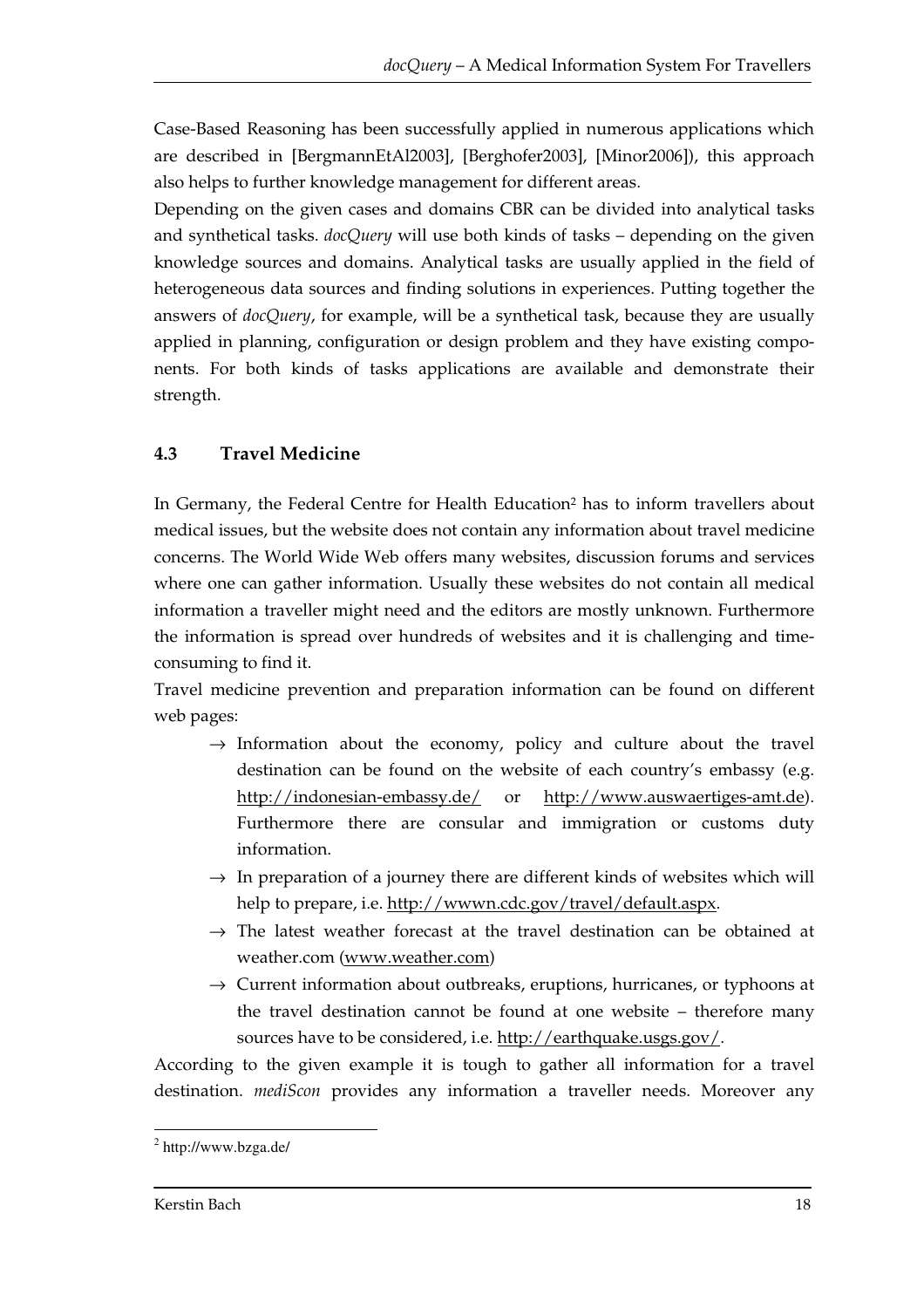information given on the website is reviewed by experts and the user can trust in it. Currently mediScon provides outbreaks, eruptions, hurricanes, and typhoons as well as guides3 concerning voyages. Furthermore travellers can ask via e-mail for precise information on their journey and a mediScon-expert will answer the questions. A responding e-mail is shown in chapter 5.1. The service is used by more and more users who highly appreciate and recommend this service.

By now mediScon provides more than 100 travel medicine leaflets for about 220 destinations which are usually attached to e-mail requests. Most of the requests are penned by travellers who have special questions regarding their journey. Hence, there are physicians asking for medicaments, prophylaxis and treatment concerning travel medicine.

Currently mediScon is hosting websites for the German, English, Indic, Vietnamese and Indonesian language. Most of the e-mail requests are in German, followed by requests in English and the other languages. All of the travel medicine leaflets exist in German and English and are translated in the other languages on demand.

In the area of travel medicine in 2004 the project TEMOS<sup>4</sup> has been established and aims at building a global network of hospitals to exchange information. TEMOS has been started under the auspices of the European Space Agency (ESA)<sup>5</sup> in collaboration with the Institute of Aerospace Medicine at the Technical University of Aachen<sup>6</sup> with the German Aerospace Centre (DLR)7 in Cologne, the Centre for Travel Medicine (CRM)8 in Duesseldorf (all three institutions are located in Germany), and Telemedicine Technologies SA9 in Paris, France, as well as world-wide operating assistance companies (Mondial<sup>10</sup>, Axa<sup>11</sup>).

TEMOS gives the opportunity to further topics like "tele medicine" and "tele education". "Tele medicine" will concentrate on information and knowledge exchange using video conference, telephone consultation as well as providing second advices on cases. "Tele education" on the other hand will focus on e-Learning, Tele-Teaching as well as providing of professional training for apothecary, physician or pharmacists on the travel medicine context.

 $\overline{a}$  $3$  At the moment the following guides are provided: insect-guide, sun-guide, clinic-guide, disease-guide, airport-guide, narcotic-guide, dutyfree-guide and service guide

<sup>4</sup> TEMOS means "**TE**lemedicine fort he **MO**bile **S**ociety", more information can be found on http://www.ukaachen.de/content/page/4193626/1

<sup>5</sup> http://www.esa.int/esaCP/

<sup>6</sup> http://www.ukaachen.de/go/

<sup>7</sup> http://www.dlr.de/en/

<sup>8</sup> http://www.crm.de/ (only in German)

<sup>9</sup> http://web.tentelemed.com/listeaccueil.do

<sup>&</sup>lt;sup>10</sup> http://www.mondial.de/en/aboutus/homepage.htm

<sup>11</sup> http://www.axa.com/en/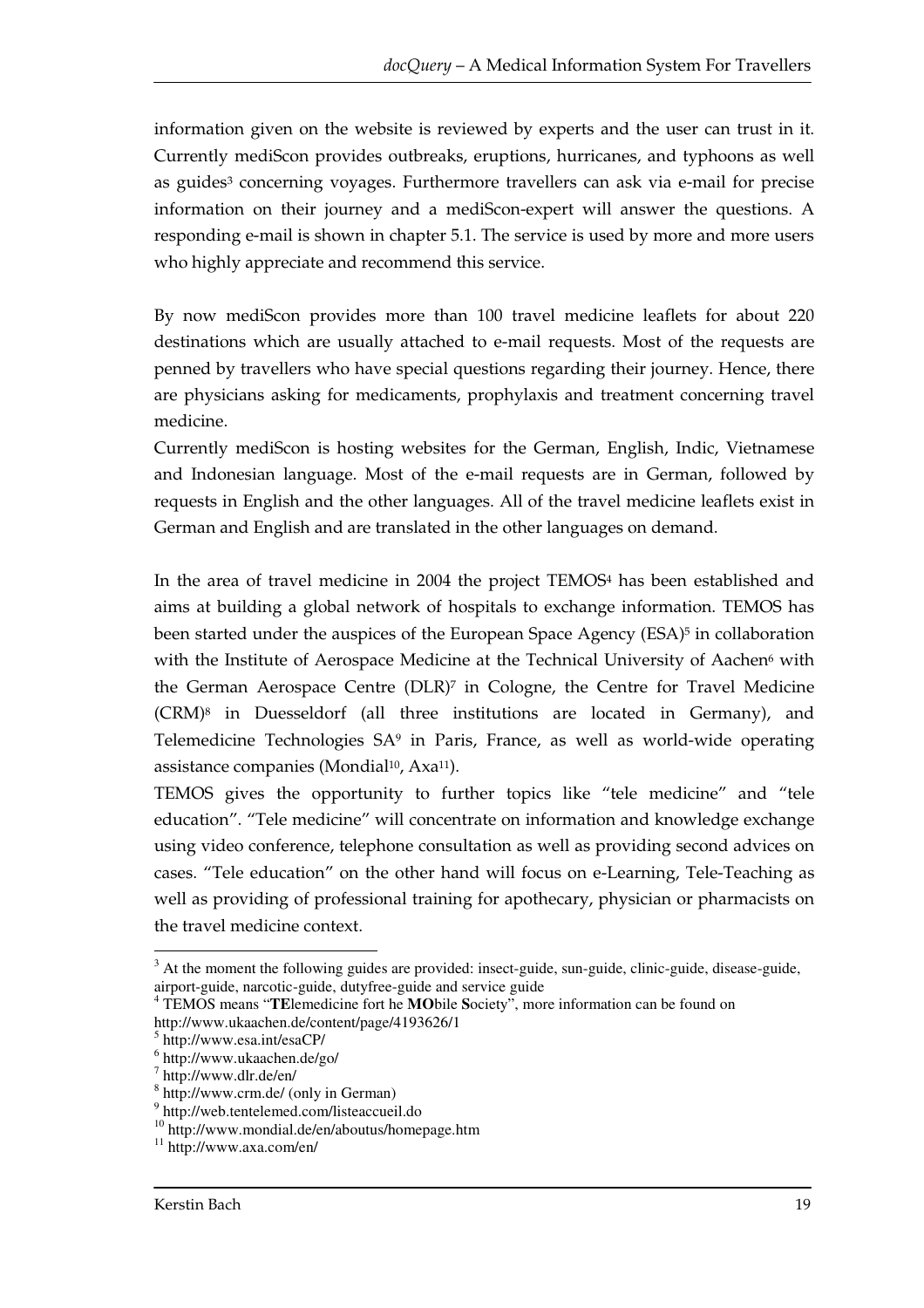In comparison to docQuery, TEMOS focuses on professionals in the field of medicine; docQuery addresses the traveller and will provide non-professionals with high-quality information. Ensuring correct and up-to-date information, docQuery will have to collaborate with travel medicine experts – and at this point both projects might meet.

Another approach supporting physicians getting information about travel medicine is tropimed®12 – a database which can be used by experienced consultants. Tropimed® provides travel related information which can be put together in a travel dossier with guidelines and information regarding the travel destination.

In comparison to docQuery, the provided information is charged and it cannot be used by non-experts.

 $\overline{a}$ <sup>12</sup> http://www.tropimed.com/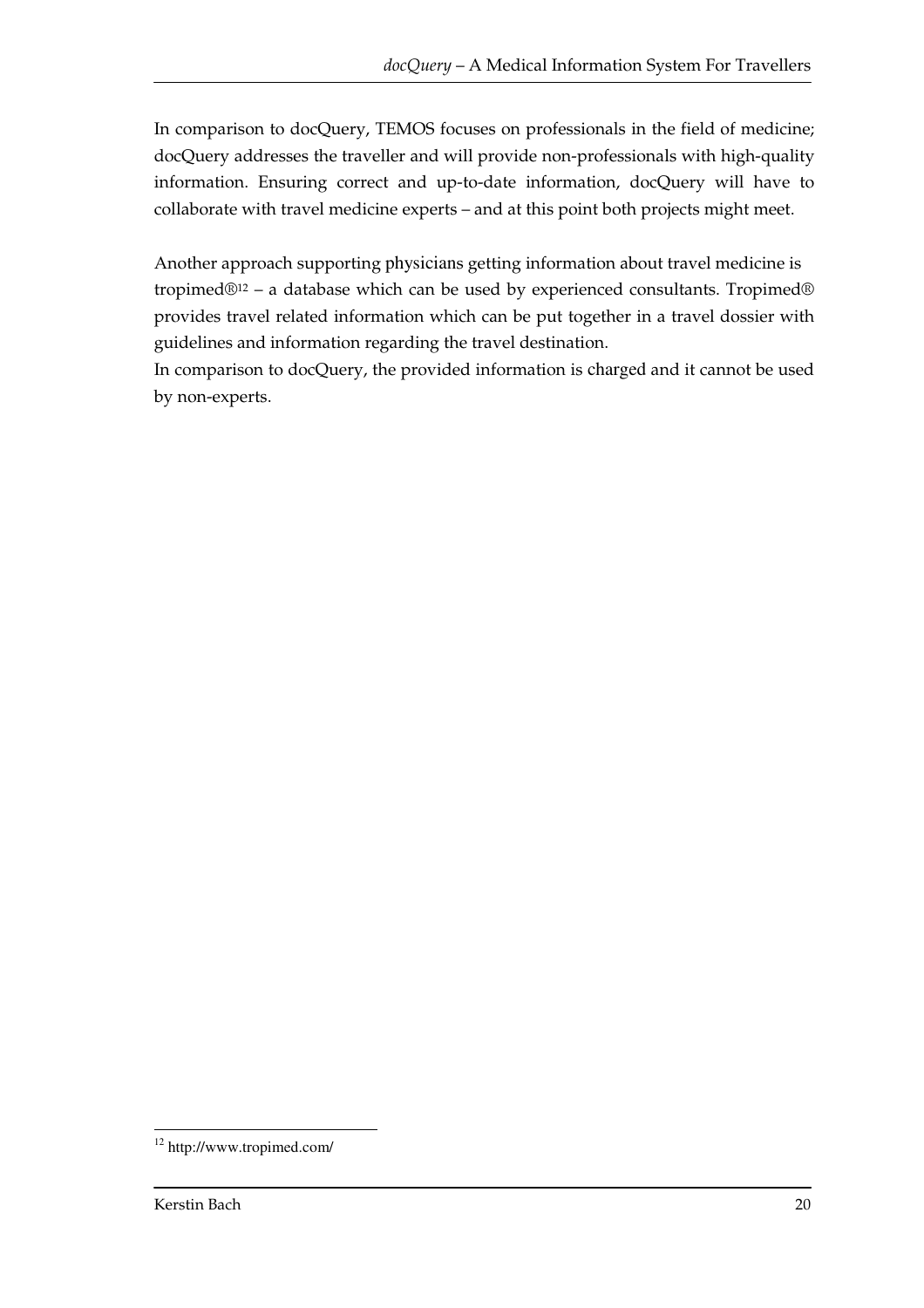# **5 Attachment**

## **5.1 Example for a travel medicine request and answer**

1. Currently, requests addressed at mediScon worldwide look like the given example. In the given case, a traveller from Germany sent the following e-mail to mediScon to get information on his journey:

```
Hello, 
From March, 8th 2007 to March, 20th 2007 we are going to 
travel to Alor to dive (at Thomas Schreibers place) and 
afterwards we will travel around Bali by car. 
We would like to ask, which kind of vaccine we will need and 
if malaria prophylaxis is necessary - if malaria prophylaxis 
is required what would you recommend? In case we need a 
malaria prophylaxis can we use Doxycyclin 100? 
Thanks in advance!
```
2. As a next step, the team of mediScon write an individual answer concerning the request is sent back to the traveller. For the given request an answer and the leaflet would look like the following:

> Dear Mr ..., Please find enclosed our travel medicine information leaflet about Indonesia containing general vaccination requirements for your destination. Because of the fact that you will travel in the rainy season we recommend a malaria prophylaxis for the region of Alor/Flores/Komodo/Sumbawa/Sumba. Which medicament you choose should be individually discussed and recommended by your physician. In general, the medicament you have mentioned would fit your requirements (if there is no health risk taking this active ingredient and you are aware of the fact that this medicament is not approved for malaria prophylaxis in Germany; for further information please have a look at our information leaflet "Medication Selection for Malaria Prophylaxis"). If there are further questions after looking through the information leaflets don't hesitate and ask us. We hope we could feed your anticipation on your journey.

3. Finally, the information leaflets are put together and along with the personal answer they are sent back to the traveller. The information looks like the following: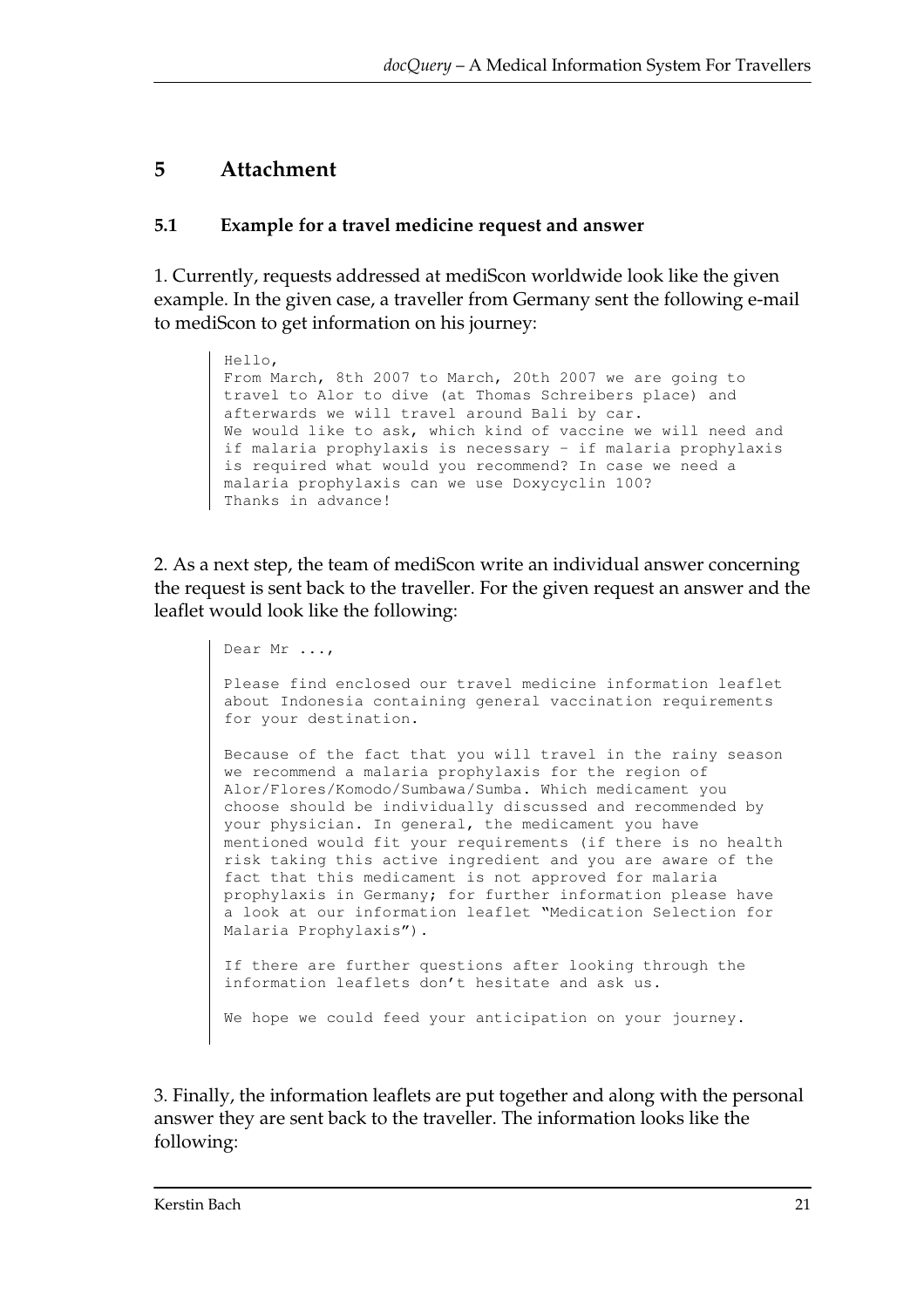#### mediScon Service Information: Country Information Leaflet "Indonesia"

These are our medical recommendations for a trip to Indonesia. For further information please ask your travel health specialist or contact mediScon.

#### "Before the trip"

#### **Immunizations**

- Not recommended but required under certain conditions
	- Yellow Fever: immunization required if travelling from an endemic zone and >1 year of age
- Recommended for everyone
	- Diphtheria, Tetanus, Hepatitis A, Typhoid Fever, Poliomyelitis
	- Measles: not necessary for Americans born before 1957 or those who had measles or received 2 live-virus immunizations
- Recommended for special circumstances
	- Hepatitis B
	- Jap. Encephalitis: probably year-round risk; varies by island; peak risks associated with rainfall, rice cultivation, and presence of pigs; peak periods of risk months are November to March and in some years June to July; human cases recognized on Bali and Java, possibly in Lombok
	- Rabies: canine rabies highly endemic
- Comments
	- Hepatitis A: no vaccination if you have had the disease
	- Cholera: vaccination in not recommended (very low risk)

#### **Malaria**

- Risk Areas
	- risk in all areas of Irian Jaya (the western half of the island of New Guinea) and at the temple complex of Borobudur; Risk in rural areas only in other islands; No risk in the cities of Java and Sumatra or in the main resort areas of Java and Bali
- Transmission Period:
	- January to December
- Medication
	- Risk areas: before departure begin taking regular doses of chloroquin. When to start and how to take (dosage and duration) depend on the antimalarial medication prescribed.
	- Risk areas: plan on carrying atovaquone-proguanil for traveller who elect NOT to take or are unable to take appropriate chemoprophylaxis. Before departure talk to your physician on how to handle this medication in case of Self-Treatment.

#### **AIDS**

- Regulation of HIV tests:
	- Some countries require an HIV test for long stays, particularly for immigrants, students or workers. These regulations change frequently; contact the appropriate consulate for current information.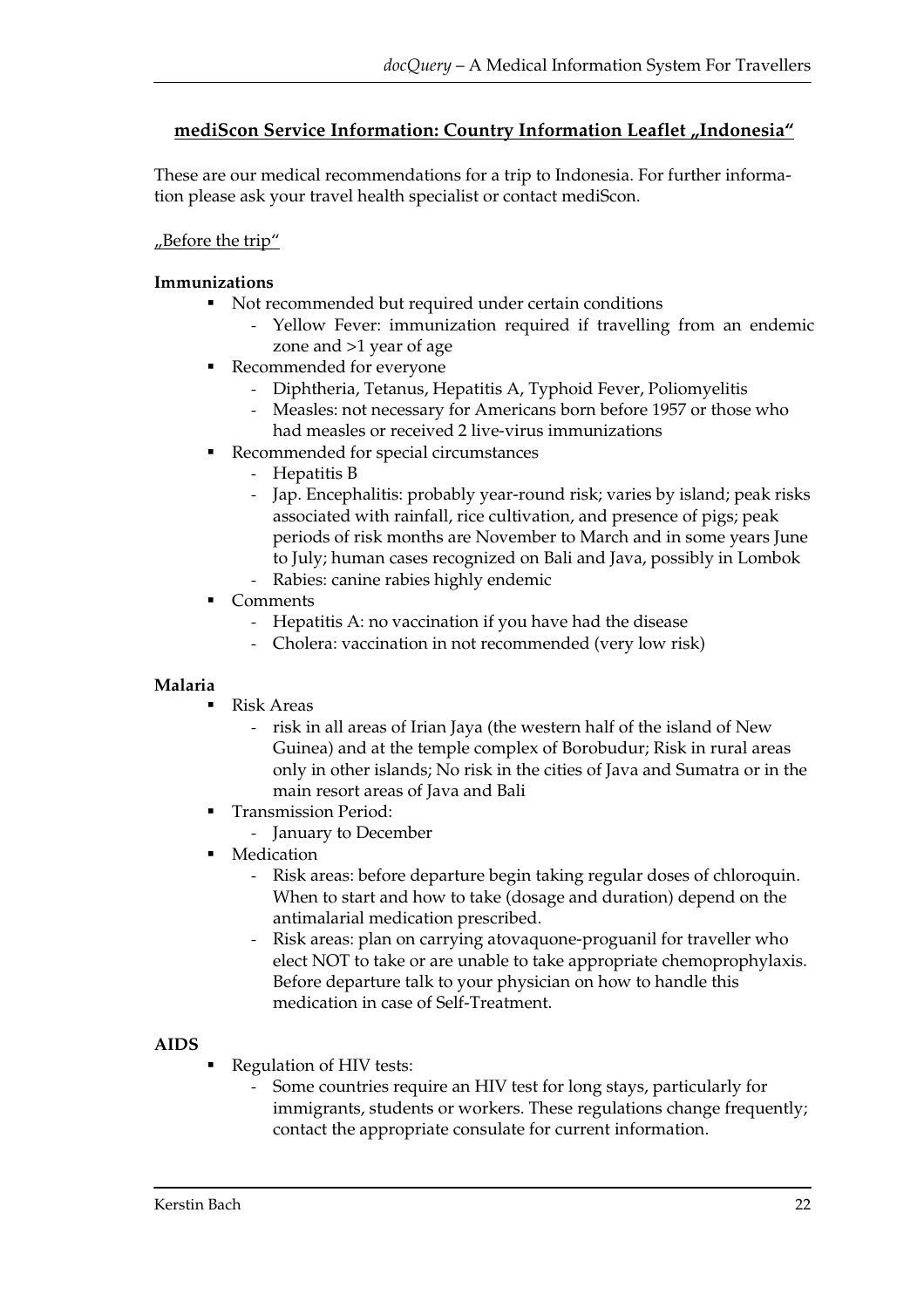- AIDS-infected patients
	- AIDS-infected patients should consider not travelling to underdeveloped countries, where the risk of infection is higher and adequate medical care may not be available.

#### **To take along**

- Drugs:
	- drugs used at home, sterile dressings and disinfectant, an antipyretic, possibly an antimotility agent and an antibiotic (for diarrhea). For other consult your family physician or pharmacist.
- Condoms:
	- for safe sexual encounters.
- Travel insurance:
	- verify your insurance coverage with your insurance agent.

#### "During the trip"

#### **Malaria**

- If indicated, take regular doses of the drug prescribed for prevention of malaria.
- If signs of malaria appear (flu-like symptoms, fever headache, joint pain, ...) seek medical attention within 24 hours! If this is not possible, assume you have malaria and take the "presumptive self-treatment", if recommended, at the prescribed dosage.

#### **Measures to avoid mosquito bites**

- For protection in the daytime (risk of dengue), apply an insect repellent to exposed skin.
- For protection at night (risk of malaria) apply an insect repellent to exposed skin. When outdoors at night, wear clothing with long pants and sleeves.

#### **Food**

- Water: drink only bottled water or water that has been boiled or treated (with a filter or chemical agent), no ice cubes
- Basic rule: food should be well cooked.
- Fruits and vegetables: wash, dry and peel them yourself.
- Beware: raw salad, cold cuts, raw or slightly cooked/grilled seafood, mayonnaise, ice cream, cream or butter, etc.
- Handwashing: do not use soiled towel to dry hands.

#### **Sun**

 Do not go out in the sun from 11:00 AM to 03:00 PM, wear a hat and sunglasses, and apply a sunscreen to the skin.

#### **Sex**

Unprotected sexual encounters can transmit AIDS, hepatitis B, …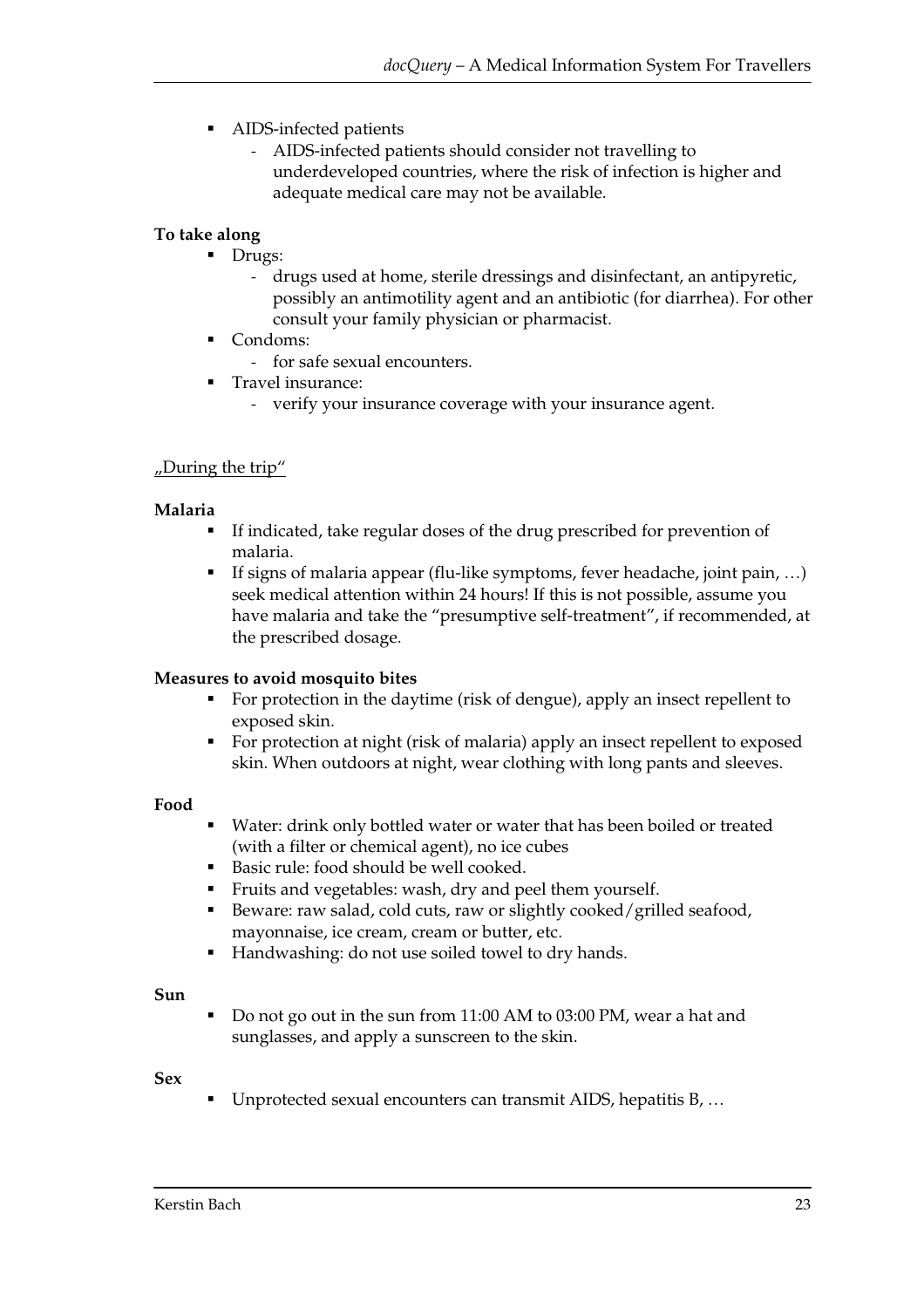#### **Some Rules**

- Do not walk barefoot (risk of infection).
- No acupuncture or tattooing.
- Do not have ears or other areas pierced.
- Do not swim or wade in fresh water (risk of schistosomiasis).

#### $\mu$ On returning"

#### **In General**

 If fever, diarrhea, or other symptoms develop, seek medical attention and mention to your trip.

#### **Malaria**

- Malaria prophylaxis should be continued for 1-4 weeks, depending upon the medication, after returning from a trip.
- If signs of malaria develop (flu-like symptoms), seek medical attention immediately and mention your trip.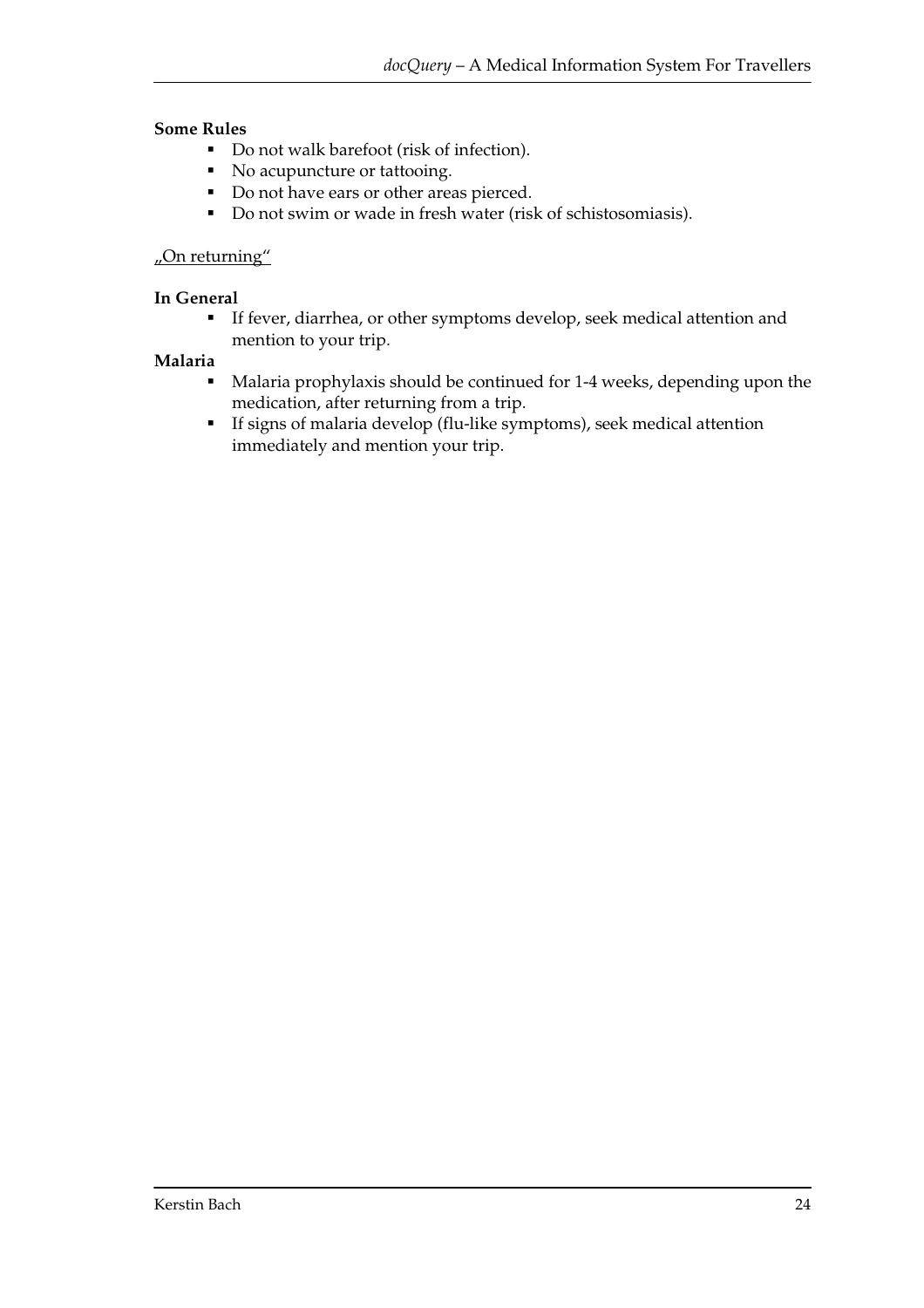[This leaflet is currently not available in English – if you would like to have a copy of the English version don't hesitate and send a request to: info@mediscon.com]

## mediScon Information "Medikamentenwahl zur Malariaprophylaxe"

mediScon bietet Ihnen hiermit einen kurzen Überblick der Entscheidungskriterien zur Medikamentenauswahl zur Malariaprophylaxe in Gebieten mit überwiegend Mefloquin-sensiblen Falciparum-Stämmen.

Bei den Dosisangaben wurde eine erwachsene Person berücksichtigt. Die genaue jeweilige Dosis besprechen Sie bitte unbedingt vorab mit Ihrem Arzt. Wir betrachten hierbei

1. Atovaquon+Proguanil (Markenname: "Malarone"), 2. Doxycyclin Monohydrat (1H2O) und 3. Mefloquin (Markenname: "Lariam")

#### **1. Atovaquon+Proguanil (Malarone)**

- Dosierung:
	- Erwachsene >40kg Körpergewicht 1 Tabl. täglich
- Positivpunkte:
	- Das Medikament hat eine hohe (>95%) Wirksamkeit gegen P.falciparum (Malaria tropica) und P.vivax (Malaria tertiana)
	- Zur kausalen Prophylaxe gegen P.falciparum (Malaria tropica) ist die Einnahmedauer 1-2 Tage vor bis 7 Tage nach dem Aufenthalt im Malariagebiet
	- Es hat ein gutes Profil bezogen auf mögliche Nebenwirkungen
	- Es ist ein sicheres Medikament, denn es handelt sich dabei um bekannte und erprobte Einzelsubstanzen
- Negativpunkte:
	- Es ist recht teuer
	- Es gibt Interaktionen mit Paracetamol (ein Medikament gegen Fieber und Schmerzen) und Metoclopramid "MCP" (ein Medikament zur Behandlung von Reizmagen, Sodbrennen, Übelkeit, Erbrechen,...)
	- Es kann zu Nebenwirkungen im Magen-Darmbereich, Kopfschmerzen und Aphten (schmerzhafte, grau-gelbe Flecken und Bläschen im Mundbereich) kommen
	- Es muss täglich eingenommen warden

## **2. Doxycyclin Monohydrat (Antibiotikum)**

- Dosierung:
	- 1 Tabl. täglich (100mg)
	- Positivpunkte:
		- Es ist ein sicheres Medikament
		- Die Wirksamkeit liegt bei 84-98% gegen P.falciparum (Malaria tropica)
		- Es sind keine Resistenzen bekannt
		- Es ist ein sehr günstiges Medikament
		- Es ist auch gegen Leptospirose und Rickettsiose wirksam
		- Als Monohydrat-Präparat hat es weniger Nebenwirkungen im Magen-Darmbereich, als die Hyclat-Präparate
- Negativpunkte: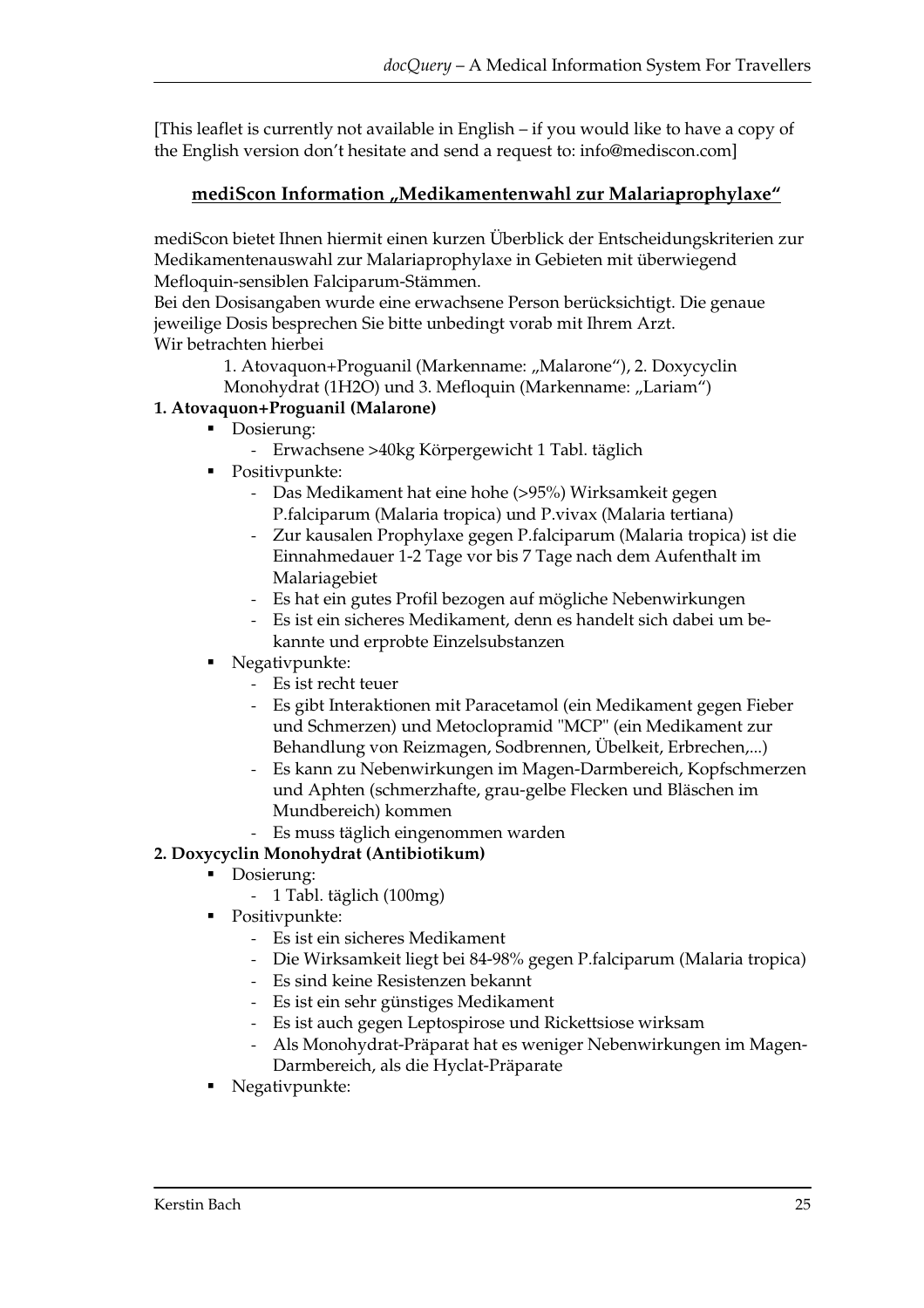- Es kann in 1,4-10,5% der Fälle zu einer Phototoxizität kommen (daher muss bei Einnahme des Medikamentes auf einen konsequenten Sonnenschutz geachtet werden!)
- Bei Frauen kann es zu Vaginalpilzen kommen (daher sollte ein entsprechendes Medikament mit zur Reiseapotheke gehören)
- Es darf nicht bei Kindern unter 8 Jahren, bei Schwangeren und stillenden Frauen angewendet werden
- Es kann zu Magen-Darmproblemen kommen
- Es kann zu Interaktionen mit Antikoagulantien ("Blutverdünnern"), Sulfonylharnstoffderivaten, Phenytoin und Carbamazepin, Antazida, Bismut, Warfarin und Pille kommen
- Es muss täglich eingenommen werden
- HINWEIS: Doxycyclin ist in Deutschland nicht als Mittel zur Malariaprophylaxe zugelassen, obwohl es von der WHO und von anderen Ländern (z.B. USA, Australien) zur Prophylaxe für die Region Lombok empfohlen und eingesetzt wird. Da die gute Wirksamkeit und Verträglichkeit des Mittels durch zahlreiche Studien belegt wird, ist ein "offlabel-use" prinzipiell möglich. In jedem Fall muss man als Reisender jedoch beachten, dass aufgrund der Nichtzulassung für diese Indikation, eine Produkthaftung durch den Hersteller nicht gegeben ist.

#### **3. Mefloquin (Lariam)**

- Dosierung:
	- 250mg = 1 Tabl. pro Woche
- Positivpunkte:
	- Eine hohe Wirksamkeit (>90%, alle Plasmodien)
	- Hohe Sicherheit (Erfahrung bei >20 Mio Reisenden)
	- Einnahmemodus (ein mal pro Woche)
	- Kosten
	- Keine toxische Akkumulierung
	- Einsatz bei Erwachsenen und Kindern
	- Auch im 2. und 3. Trimenon
- Negativpunkte:
	- Neuropsychologische Nebenwirkungen: Einschränkende NW 2-25% / schwere NW 1:13.600
	- Vereinzelte Malariadurchbrüche und zunehmende P.falciparum Resistenzen
	- Interaktion mit Antikoagulantien (z.Bsp. Aspirin), Antidiabetika u.a.
	- Öffentliche Meinung

Kurz noch zum Thema "Stand-By-Prophylaxe"

mediScon empfiehlt grundsätzlich vor einer Reise in Malariagebiete, unbedingt eine individuelle reisemedizinische Beratung bei einem auf dem Gebiet gut informierten Arzt.

Nur wenn Sie in eine Region reisen sollten, in der Sie keinen Arzt innerhalb von 24 Stunden erreichen können, erachten wir das Mitführen und Selbstverabreichen eines Medikamentes gegen eine mögliche Malariaerkrankung, als sinnvoll. Ansonsten sollten Sie immer einen Arzt aufsuchen, welcher Ihnen ggf. dann auch das entsprechende Medikament verordnen und besorgen wird. Das ist effektiver, sicherer und sogar deutlich günstiger.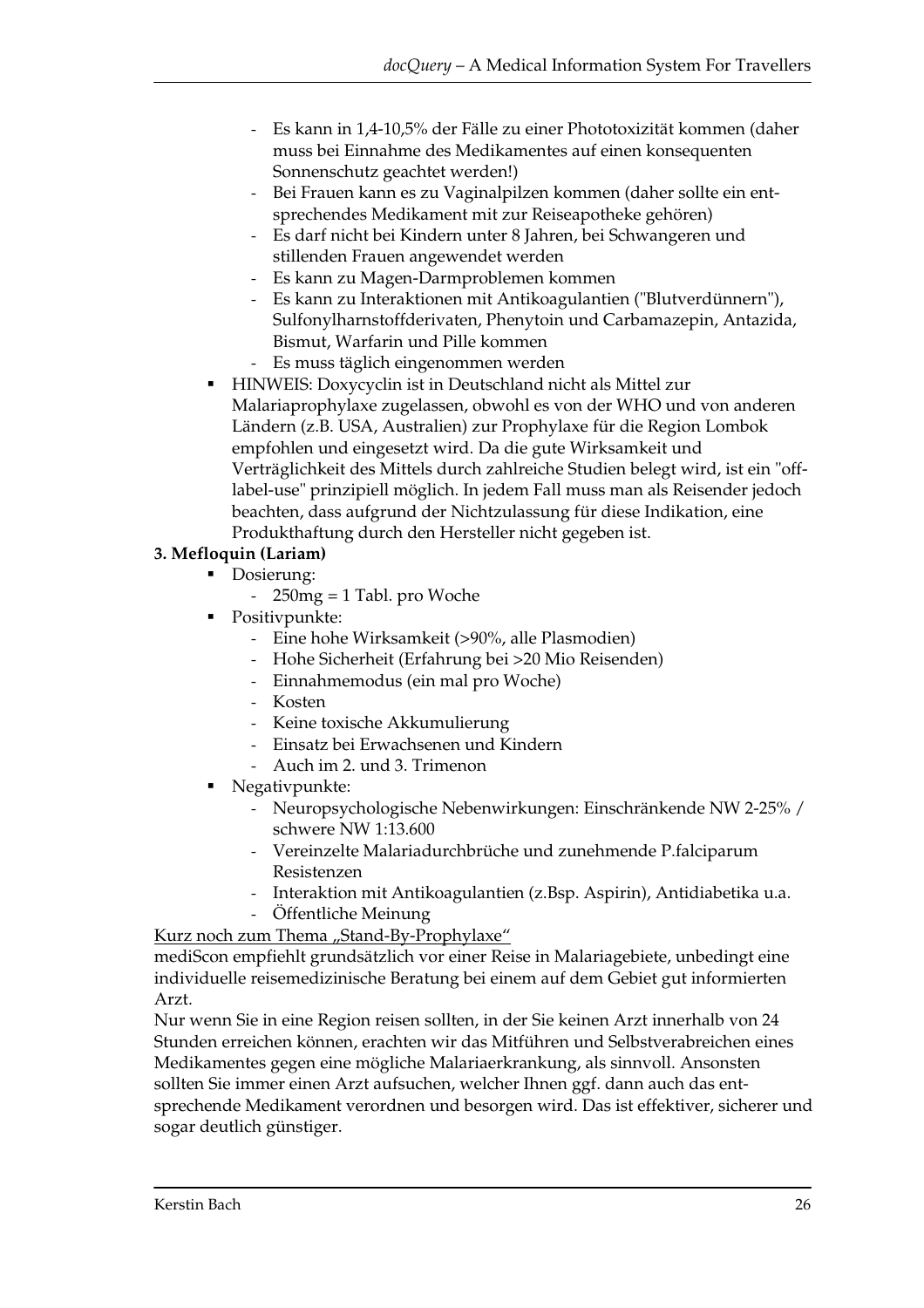# **References**

| [Aamodt1994]       | Aamodt A., Plaza E.: Case-based Reasoning:<br>Foundational issues, methodological variations,<br>and system approaches, pp. 39-59 In AICom -<br>Artificial Intelligence Communications, Vol. 7: 1, IOS<br>Press, 1994.                                                                                                                                                                                                               |
|--------------------|--------------------------------------------------------------------------------------------------------------------------------------------------------------------------------------------------------------------------------------------------------------------------------------------------------------------------------------------------------------------------------------------------------------------------------------|
| [Althoff2001]      | Althoff, K.-D.: Case-Based Reasoning. pp. 549-588<br>In: S. K. Chang (ed.), Handbook on Software<br>Engineering and Knowledge Engineering. Vol. 1<br>"Fundamentals", World Scientific, 2001.                                                                                                                                                                                                                                         |
| [Althoff2003]      | Althoff, K.-D. & Pfahl, D.: Making Software<br>Engineering Competence Development Sustained<br>through Systematic Experience Management. In A.<br>Aurum, R. Jeffery, C. Wohlin and M. Handzic<br>(eds.), Managing Software Engineering Knowledge,<br>Springer Verlag, 2003.                                                                                                                                                          |
| [AlthoffEtAl2007]  | Althoff, K.-D., Bach, K., Deutsch, J.-O., Hanft, A.,<br>Mänz, J., Müller, T., Newo, R., Reichle, M., Schaaf,<br>M., Weis, K.-H.: Collaborative Multi-Expert-Sys-<br>tems - Realizing Knowlegde-Priduct-Lines with<br>Case Factories and Distributed Learning Systems.<br>In J. Baumeister and D. Seipel (eds.), Proc. 3rd<br>Workshop on Knowledge Engineering and Software<br>Engineering (KESE 2007), Osnabrück, Germany,<br>2007. |
| [BachEtAl2007]     | Bach, K., Reichle, M., Althoff, K.-D.: A Domain<br>Independent System Architecture for Sharing Ex-<br>perience, Accepted for the Proceedings of LWA 2007,<br>Workshop Wissens- und Erfahrungsmanagement,<br>September 2007.                                                                                                                                                                                                          |
| [BergmannEtAl2003] | Bergmann, R., Althoff, K.-D., Breen, S., Göker, M.,<br>Manago, M., Traphöner, R., Wess, S Developing<br><b>Industrial Case-Based Reasoning Applications. Lecture</b><br>Notes in Artificial Intelligence Vol. 1612, Springer<br>Verlag, 2003.                                                                                                                                                                                        |
| [Bergmann2002]     | Bergmann, R.: Experience Management: Foundations,<br>Methology,<br>and<br>Development<br><i>Internet</i><br>Based<br>Applications. Lecture Notes in Artificial Intelligence<br>Vol. 2432, Springer Verlag, 2002.                                                                                                                                                                                                                     |